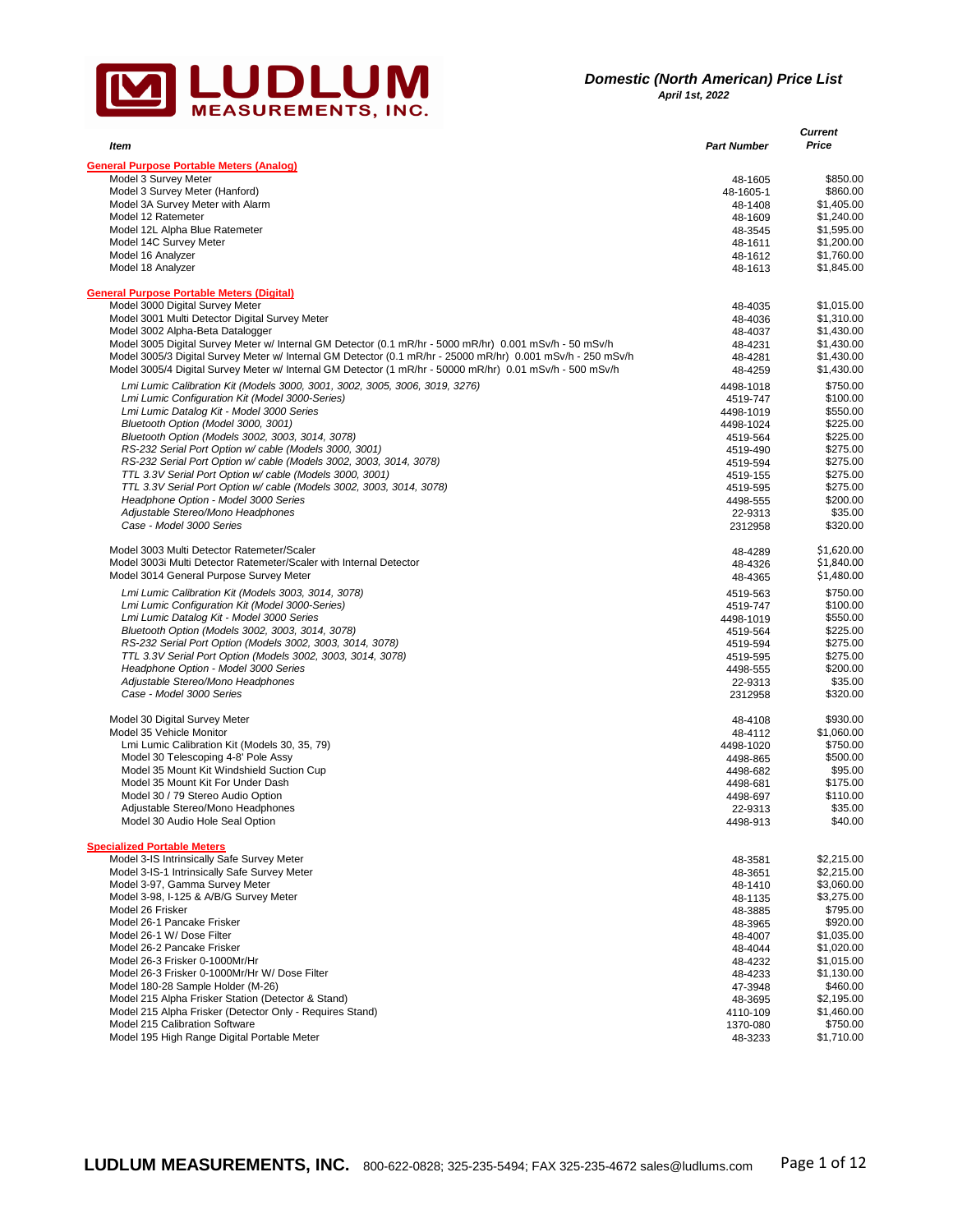| Item                                                                                                                   | <b>Part Number</b>      | Price                      |
|------------------------------------------------------------------------------------------------------------------------|-------------------------|----------------------------|
|                                                                                                                        |                         |                            |
| <b>Pocket Meters</b>                                                                                                   |                         |                            |
| Model 2401-EC Pocket Survey Meter                                                                                      | 48-2824                 | \$825.00                   |
| Model 2401-ECA with Alarm<br>Model 2401-EC2 Pocket Survey Meter                                                        | 48-2996<br>48-2885      | \$950.00<br>\$820.00       |
| Model 2401-EC2A with Alarm                                                                                             | 48-2995                 | \$885.00                   |
| Model 2401-EW End Window Pocket Survey Meter                                                                           | 48-2874                 | \$730.00                   |
| Model 2401-EWA with Alarm                                                                                              | 48-2997                 | \$840.00                   |
| Model 2401-P Pancake Pocket Survey Meter                                                                               | 48-2875                 | \$870.00                   |
| Model 2401-P Dose Pancake with Ambient Equivalent Dose Filter                                                          | 48-3884                 | \$1,585.00                 |
| Model 2401-S Scintillation Pocket Meter                                                                                | 48-3117                 | \$2,310.00                 |
| Model 2402 Alarming Pocket Survey Meter                                                                                | 48-3087                 | \$930.00                   |
| Model 2403 Pocket Survey Meter<br>Model 2401 Series Belt Clip (Accessory)                                              | 48-3136<br>4397-176     | \$965.00<br>\$70.00        |
| Model 2401 Series Handle (Accessory)                                                                                   | 4397-165                | \$50.00                    |
| Model 2401 Series Air and Watertight Case (Accessory)                                                                  | 2311119                 | \$70.00                    |
| Model 2401 Series Canvas Carrying Case                                                                                 | 2310517                 | \$50.00                    |
| <b>Geiger Counters</b>                                                                                                 |                         |                            |
| Model 5 Geiger Counter                                                                                                 | 48-1607                 | \$1,665.00                 |
| Model 6 Geiger Counter                                                                                                 | 48-1676                 | \$1,585.00                 |
| Model 3005 Geiger Counter                                                                                              | 48-4231                 | \$1,430.00                 |
| Model 3005/3 Geiger Counter<br>Model 3005/4 Geiger Counter 71412 GM Tube                                               | 48-4281                 | \$1,430.00                 |
|                                                                                                                        | 48-4259                 | \$1,430.00                 |
| <b>Ion Chambers</b><br>Model 9-3 Five Range Ion Chamber                                                                | 48-3633                 | \$2,405.00                 |
| Model 9-4 Five Range Ion Chamber                                                                                       | 48-3739                 | \$2,480.00                 |
| Model 9-4RF Five Range Ion Chamber - RF Immune                                                                         | 48-4338                 | \$2,930.00                 |
| Model 9-7 High Range Ion Chamber                                                                                       | 48-3689                 | \$4,405.00                 |
| Model 9-7-BH High Range Detector                                                                                       | 47-3696                 | \$1,945.00                 |
| Model 9-7-BM Mid-Range Detector                                                                                        | 47-3694                 | \$1,980.00                 |
| Model 9-7-LD Low Range Detector                                                                                        | 47-3693                 | \$2,285.00                 |
| Model 9-7-C15 15 ft Flexible Cable                                                                                     | 8293-689-15             | \$1,140.00                 |
| Model 9-7-C30 30 ft Flexible Cable<br>Model 9-7-C60 60 ft Flexible Cable                                               | 8293-689-30             | \$1,285.00                 |
| Model 9-7, 2 ft Rigid Detector Extension                                                                               | 8293-689-60<br>4293-843 | \$1,530.00<br>\$1,165.00   |
| Model 9-7, 5 ft Rigid Detector Extension                                                                               | 4293-844                | \$1,280.00                 |
| Model 9-7, Underwater Housing with 60 ft of cable                                                                      | 4536-046                | \$3,600.00                 |
| Model 9DP Pressurized Ion Chamber                                                                                      | 48-3742                 | \$2,985.00                 |
| Model 9DP-1 Ion Chamber (Low Pressure - non HAZMAT)                                                                    | 48-3899                 | \$3,995.00                 |
| Model 9DP* Ambient Dose Ion Chamber Survey Meter                                                                       | 48-3942                 | \$3,225.00                 |
| Model 9DP-1* Ambient Dose Ion Chamber Survey Meter (Low Pressure - non HAZMAT)                                         | 48-4358                 | \$3,995.00                 |
| Model 9DP-Series Audio Jack Option                                                                                     | 4293-891                | \$275.00                   |
| Model 9DP-Series Alkaline Battery Pack                                                                                 | 4543-028                | \$95.00                    |
| Model 9DP-Series Rechargeable Battery Pack                                                                             | 4536-101                | \$165.00                   |
| Dimension Interface Kit                                                                                                | 4293-763                | \$750.00                   |
| Model 9DP-Series Logging Spreadsheet Package                                                                           | 4293-998                | \$230.00                   |
| <b>Tritium Monitoring</b>                                                                                              |                         |                            |
| Model 3100 Portable In-Air Tritium Monitor                                                                             | 48-4282-1               | \$12,550.00                |
| Model 3101 Portable In-Air Tritium Monitor                                                                             | 48-4366                 | \$11,400.00                |
| Model 3102/B Portable In-Air Tritium Monitor (1uCi/m3)<br>Model 3102/O Portable In-Air Tritium Monitor (10uCi/m3)      | 48-4433                 | \$11,400.00<br>\$11,400.00 |
| Calibration Software Kit for Model 3100-Series                                                                         | 48-4432<br>4520-169-02  | \$750.00                   |
| Calibration Software Kit for Model 3100-Series (NIST-traceable pressure calibrator, and battery slug (for gamma calibr | 4520-169-03             | \$945.00                   |
| Calibration Software Kit for Model 3100-Series (NIST-traceable pressure calibrator, NIST-traceable calibrated flowmetr | 4520-169-04             | \$1,800.00                 |
| Model 44-110 100cm2 Gas Proportional Tritium Detector                                                                  | 47-2585                 | \$2,080.00                 |
| Model 44-110-4 2" Diam. Gas Proportional Sample Counter Head                                                           | 47-3929                 | \$2,420.00                 |
| Portable Dose Equivalent (MicroREM, Sievert) Survey Meter                                                              |                         |                            |
| Model 194 Dose Equivalent MicroREM Survey Meter w/ Internal Detector                                                   | 48-4364                 | \$3,990.00                 |
| Model 194/S Dose Equivalent Sievert Survey Meter w/ Internal Detector                                                  | 48-4364-1               | \$3,990.00                 |
| Model 194/E Dose Equivalent MicroREM Survey Meter w/ Extended Detector                                                 | 48-4388                 | \$4,095.00                 |
| Model 194/SE Dose Equivalent Sievert Survey Meter w/ Extended Detector                                                 | 48-4388-1               | \$4,095.00                 |
| <b>Portable MicroR Meters</b>                                                                                          |                         |                            |
| Model 12S MicroR Meter<br>Model 12SA MicroR Alarm Meter                                                                | 48-1610                 | \$2,365.00<br>\$2,270.00   |
| Model 19 MicroR Meter                                                                                                  | 48-2621<br>48-1615      | \$2,090.00                 |
| Model 19 Series B (Sv Display) MicroR Meter                                                                            | 48-2582                 | \$2,090.00                 |
| Model 19A MicroR Alarm Meter                                                                                           | 48-2117                 | \$2,285.00                 |
| Model 3019 Digital Background Survey Meter                                                                             | 48-4091                 | \$2,240.00                 |
| Model 192 MicroR Alarm Meter                                                                                           | 48-2945                 | \$2,915.00                 |
| Model 193 Alarming Survey Meter                                                                                        | 48-2959                 | \$1,655.00                 |
| Model 193-6 Survey Wand                                                                                                | 48-3063                 | \$3,610.00                 |
| Model 30-6 Survey Wand                                                                                                 | 48-4195                 | \$3,020.00                 |
| Model 3006 Survey Wand                                                                                                 | 48-4284                 | \$3,440.00                 |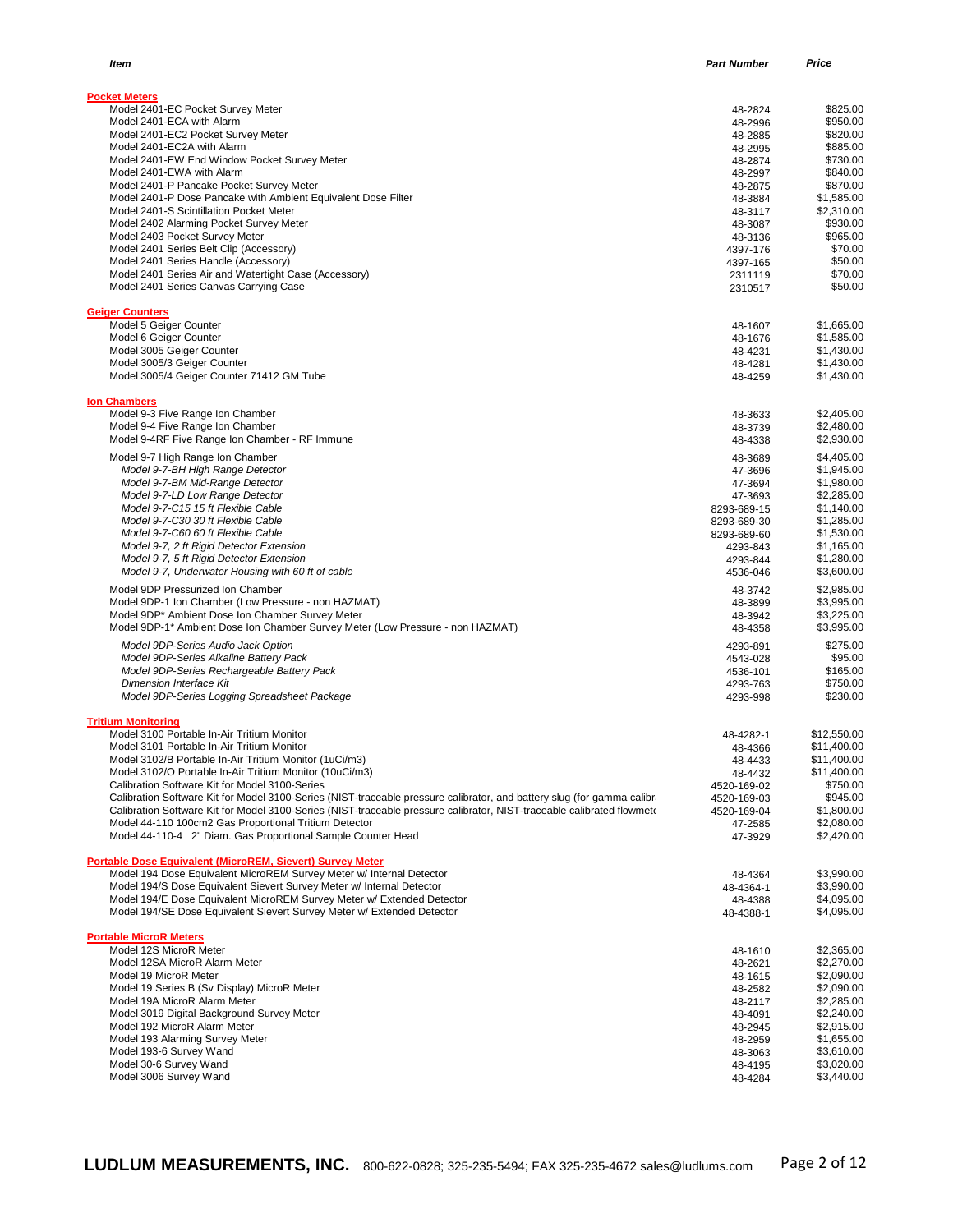| ltem                                                                                                                   | <b>Part Number</b> | Price        |
|------------------------------------------------------------------------------------------------------------------------|--------------------|--------------|
| <b>Portable Neutron Meters</b>                                                                                         |                    |              |
| Model 12-4 Neutron Counter                                                                                             | 48-1200            | \$4.220.00   |
| Model 12-4-7 Neutron Counter w/ Model 42-49                                                                            | 48-4280            | \$4,510.00   |
| Model 15 Neutron Counter                                                                                               | 48-1614            | \$4,795.00   |
| Model 2363 Gamma Neutron Survey Meter w/Model 42-41 PRESCILA Probe                                                     | 48-3514            | \$6,080.00   |
| Model 2241-4 Neutron Counter                                                                                           | 48-2973            | \$5,075.00   |
| Model 30-4 Digital Neutron Survey Meter w/ 9" REM Ball                                                                 | 48-4191            | \$3,985.00   |
| Model 30-7 Lightweight Digital Neutron Survey Meter w/ 7" REM Ball                                                     | 48-4192            | \$3,900.00   |
| Model 30-7B Lightweight Digital Neutron Survey Meter w/ 7" REM Ball                                                    | 48-4309            | \$3,900.00   |
| Case-Wilson M12-4 40-425                                                                                               | 2310377            | \$545.00     |
| <b>Continuous Air Monitors</b>                                                                                         |                    |              |
| Model 334A In-Air Alpha Monitor                                                                                        | 48-3859            | \$10,015.00  |
| Data/Status Output over WiFi (RadNet protocol, internal antenna)                                                       | 88-4352            | \$890.00     |
| External Pump Configuration (provides 3/8 hose barb for connection to external pump [not included] and deletes stand   | 88-4353            | \$475.00     |
| External 60 LPM diaphragm pump (user mounted separately from Alert3)                                                   | 88-4354            | \$895.00     |
| In-Line Head Configuration to remote sample inlet up to 15 feet, includes mass flow sensor, requires external pump (n) | 88-4355            | \$3,145.00   |
| Data/Status Output over RS-232 (ASCII protocol, RJ9 connector)                                                         | 88-4356            | \$890.00     |
| Data/Status Output over WiFi (ASCII protocol, internal antenna)                                                        | 88-4357            | \$890.00     |
| Data/Status Output over Ethernet (RadNet protocol)                                                                     | 88-4358            | \$890.00     |
| Data/Status Output over Ethernet (ASCII protocol)                                                                      | 88-4359            | \$890.00     |
| Add white fail light to Alarm Light/Audible Stack                                                                      | 88-4360            | \$315.00     |
| Keyhole style wall-mount bracket                                                                                       | 88-4361            | \$225.00     |
| Model 334AB In-Air Alpha/Beta Monitor w/ Gamma Compensation                                                            | 48-3864-G          | \$15,995.00  |
| Data/Status Output over WiFi (RadNet protocol, internal antenna)                                                       | 88-4348            | \$890.00     |
| External Pump Configuration; 3/8 hose barb for connection to ext pump. No pump provided. Includes mass flow sens       | 88-4362            | \$475.00     |
| External 60 LPM diaphragm pump. Does not include mounting provisions.                                                  | 88-4363            | \$895.00     |
| Beta particulate measurement only (deletes alpha measurement and alarming capability)                                  | 88-4364            | $-$1,250.00$ |
| In-Line Head Configuration to remote sample inlet up to 15 feet, requires OPT4 Ext. pump configuration and external p  | 88-4365            | \$3,145.00   |
| Data/Status Output over RS-232 (ASCII protocol, RJ9 connector)                                                         | 88-4366            | \$890.00     |
| Data/Status Output over WiFi (ASCII protocol, internal antenna)                                                        | 88-4367            | \$845.00     |
| Data/Status Output over Ethernet (RadNet protocol)                                                                     | 88-4368            | \$890.00     |
| Data/Status Output over Ethernet (ASCII protocol)                                                                      | 88-4369            | \$890.00     |
| <b>Stretch Scope</b>                                                                                                   |                    |              |
| Model 78 Stretch Scope (0.1 mR/hr to 1000 R/hr, display in R units)                                                    | 48-2832            | \$5,715.00   |
| Model 78-1 Stretch Scope (1 µSv to 10,0000 mSv, display in Sv units)                                                   | 48-3743            | \$5,715.00   |
| Model 78-6 Stretch Scope (1 in x 1 in Nal detector)                                                                    | 48-3411            | \$5,830.00   |
| Model 78-9 Stretch Scope (Pancake GM detector)                                                                         | 48-3808            | \$5,660.00   |
|                                                                                                                        |                    |              |
| Model 79 Stretch Scope Ratemeter (EC GM - 1 mR/hr - 1000 R/hr)                                                         | 48-3966            | \$5,000.00   |
| Model 79/1 Stretch Scope Ratemeter (CsI Detector - 1uR/hr - 50 mR/hr)                                                  | 48-4241            | \$5,200.00   |
| Model 79/2 Stretch Scope Ratemeter (EC GM - 0.1 mR/hr - 4.0 R/hr)                                                      | 48-4203            | \$5,000.00   |
| Model 79 Stereo Audio Option                                                                                           | 4498-697           | \$110.00     |
| Lmi Lumic Calibration Kit M 30, 35, & 79                                                                               | 4498-1020          | \$750.00     |
| Model 79 Case                                                                                                          | 2312979            | \$375.00     |
| Model 3078 Stretch Scope (0.1 mR/hr - 1000 R/hr)                                                                       | 48-4332            | \$4,995.00   |
| Model 3078i Stretch Scope w/ Internal Detector (0.1 mR/hr - 1000 R/hr)                                                 | 48-4337            | \$5,555.00   |
| <b>Portable Scaler/Ratemeters</b>                                                                                      |                    |              |
| Model 2221 Portable Scaler/Ratemeter, SCA                                                                              | 48-2065            | \$4.080.00   |
| Model 2224-1 Alpha Beta Scaler/Ratemeter                                                                               | 48-2679            | \$2,620.00   |
| Model 2241 Digital Scaler/Ratemeter                                                                                    | 48-2444            | \$1,615.00   |
| Model 2241-2 Digital Scaler/Ratemeter                                                                                  | 48-2731            | \$1,840.00   |
| Model 2241-3 Digital Scaler/Ratemeter                                                                                  | 48-2864            | \$1,870.00   |
| Model 2241-2i Digital Scaler/Ratemeter (10R range internal)                                                            | 48-2960            | \$2,185.00   |
| Model 2241-3i Digital Scaler/Ratemeter (10R range internal)                                                            | 48-3358            | \$2,550.00   |
| Model 2242 Digital Survey Meter                                                                                        | 48-3437            | \$3,370.00   |
| Model 2241-2i/2 Digital Scaler/Ratemeter (1R range internal)                                                           | 48-3100            | \$2,175.00   |
| <b>Portable Data Loggers</b>                                                                                           |                    |              |
| Model 2350-1 Data Logger                                                                                               | 48-2751            | \$4,920.00   |
| Optional Programmable Terminal                                                                                         | 4334-066           | \$650.00     |
| Optional Optical Wand Bar Code Reader                                                                                  | 8303-1047          | \$435.00     |
| Optional Bar Code Scanner                                                                                              | 8303-522           | \$1,060.00   |
| Model 2360 Alpha Beta Data Logger                                                                                      | 48-2872            | \$2,330.00   |
| Model 2360-H Alpha Beta Data Logger (Hanford)                                                                          | 48-2872-1          | \$2,395.00   |
| <b>Optional Command Terminal</b>                                                                                       | 4390-177           | \$540.00     |
| Model 3002 Alpha-Beta Datalogger                                                                                       | 48-4037            | \$1,430.00   |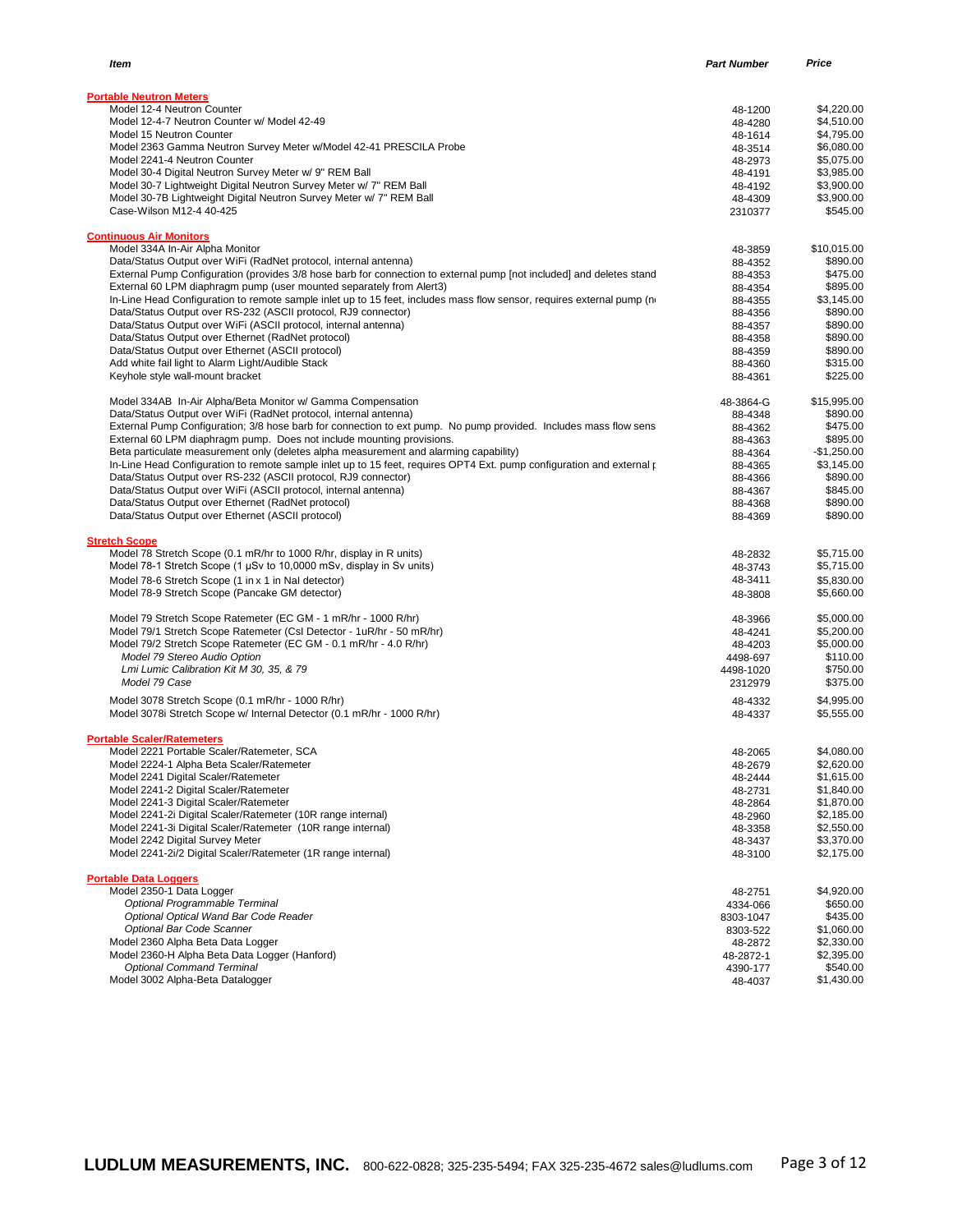| <b>Pocket Dosimeters and Chargers</b>                                                                               |                      |                          |
|---------------------------------------------------------------------------------------------------------------------|----------------------|--------------------------|
| Model AT138 Dosimeter 0-200mR                                                                                       | 51-2936              | \$170.00                 |
| Model AT138S Dosimeter 0-2mSv                                                                                       | 51-2937              | \$170.00                 |
| Model AT725 Dosimeter 0-5R                                                                                          | 51-2939              | \$170.00                 |
| Model AT909 Charger<br>Model K8 NUKE Safeguard                                                                      | 51-2938<br>51-2949   | \$265.00<br>\$210.00     |
| Model 23 mrem Electronic Personal Dosimeter                                                                         | 51-2958              | \$455.00                 |
| Model 23-1 mSv Electronic Personal Dosimeter                                                                        | 51-2961              | \$455.00                 |
| Model 23 Epdi Ir Readr/Software                                                                                     | 51-2959              | \$725.00                 |
| Model 25 Personal Radiation Monitor                                                                                 | 48-3584              | \$690.00                 |
| Model 25-1 Personal Radiation Monitor                                                                               | 48-3629              | \$690.00                 |
| Model 25-IS Intrinsically Safe Personal Radiation Monitor                                                           | 48-3661              | \$935.00                 |
| Model 25-IS-1 Intrinsically Safe Personal Radiation Monitor                                                         | 48-3686              | \$935.00                 |
| <b>NORM/Emergency/Medical Response Kits</b>                                                                         |                      |                          |
| Model 3-IS NORM Kit, Model 44-9, Model 44-2, & Wrench Kit                                                           | 48-3581-1            | \$3,735.00               |
| Model 14C-RK, Model 44-9, Model 44-2                                                                                | 48-2653              | \$2,750.00               |
| Model 2241-2RK with Model 44-9, Model 44-2                                                                          | 48-2829              | \$3,450.00               |
| Model 2241-3RK2 with Model 133-6, Model 44-9, Model 44-2<br>Model 3001-2RK with Model 44-9, Model 44-2              | 48-4081              | \$3,870.00<br>\$2,960.00 |
| Model 3001-3RK2 with Model 133-6, Model 44-9, Model 44-2                                                            | 48-4178<br>48-4179   | \$3,305.00               |
| Model 3001-3MERK with Model 44-9, Model 44-2, Model 44-142 Beta Probe & Model 25                                    | 48-4184              | \$5,280.00               |
|                                                                                                                     |                      |                          |
| <b>Portable Instrument Accessories</b><br>Portable Scaler Option (new units)                                        | 4464-114             | \$640.00                 |
| Overload Indicator ( Portable Instrument with Light Modification )                                                  | 4464-130             | \$350.00                 |
| Overload Indicator (Portable Instrument w/o Light Modification)                                                     | 4464-153             | \$350.00                 |
| Shoulder Strap with D Ring Clamps (for Metal Housed Instruments)                                                    | 4363-413             | \$50.00                  |
| Shoulder Strap Assembly for Model 3000-Series Instruments                                                           | 4498-868             | \$100.00                 |
| Shoulder Strap (only)                                                                                               | 22-9649              | \$25.00                  |
| Model 196-22 Headset                                                                                                | 47-3708              | \$125.00                 |
| Fiberglass Telescoping Handle (4 ft extendable to 8 ft)<br>Fiberglass Telescoping Handle (6 ft extendable to 12 ft) | 4085-184             | \$210.00<br>\$210.00     |
| Model CDV-700 Retrofit (Board only)                                                                                 | 4085-185<br>5397-179 | \$530.00                 |
| CDV-700 Hardware Kit and Harness                                                                                    | 4397-153             | \$215.00                 |
| Light Handle for Portable Instruments                                                                               | 4464-154             | \$225.00                 |
| <b>Check Sources &amp; Holders</b>                                                                                  |                      |                          |
| 0.25 µCi, 10 kBq $^{137}$ Cs Check Source (1.0 in dia x 0.010 in thick)                                             | 01-5723              | \$120.00                 |
| 0.25 µCi, 10 kBq 137Cs Check Source with Stick-on Holder                                                            | 4464-473-02          | \$125.00                 |
| 1 µCi $^{137}$ Cs Check Source (1.0 in dia x 0.010 in thick)                                                        | 01-5196              | \$95.00                  |
| 1 µCi 137 Cs Check Source with Stick-on Source Holder                                                               | 4464-473-01          | \$100.00                 |
| 5 µCi $137$ Cs Check Source (1.0 in dia x 0.010 in thick)                                                           | 01-5186              | \$180.00                 |
| 10 µCi $137$ Cs Check Source (1.0 in dia x 0.010 in thick)                                                          | 01-5231              | \$225.00                 |
| 1 µCi 133Ba Check Source (1.0 in dia x 0.010 in thick)                                                              | 01-5818              | \$95.00                  |
| Mechanical Type Check Source Holder (Model CHKHLD)                                                                  | 4062-166             | \$75.00                  |
| Stick-On Type Check Source Holder                                                                                   | 4464-473             | \$5.00                   |
|                                                                                                                     |                      |                          |
| <b>Cables</b><br>C Straight (39 in or 5 ft long)                                                                    | 40-1004              | \$75.00                  |
| BNC Straight (39 in or 5 ft long)                                                                                   | 40-1008              | \$65.00                  |
| SHV Straight (39 in or 5 ft long)                                                                                   | 8303-134             | \$170.00                 |
| MHV Straight (39 in or 5 ft long)                                                                                   | 40-1011              | \$75.00                  |
| UHF Straight (39 in or 5 ft long)                                                                                   | 8303-263             | \$105.00                 |
| Series C Tee Connector                                                                                              | 13-7788              | \$135.00                 |
| Series BNC Tee Connector<br>Series C-BNC Adapter                                                                    | 13-7769              | \$35.00<br>\$70.00       |
| Series BNC-C Adapter                                                                                                | 13-7759<br>13-7768   | \$100.00                 |
|                                                                                                                     |                      |                          |
| <b>Carrying Cases</b><br>Transport & Storage Case (small)                                                           | 2311062              | \$200.00                 |
| Transport & Storage Case (medium)                                                                                   | 2311063              | \$260.00                 |
| Transport & Storage Case (3000 Series)                                                                              | 2312958              | \$320.00                 |
| Transport & Storage Case (large)                                                                                    | 2311064              | \$395.00                 |
| Case for Neutron Meters                                                                                             | 2310377              | \$545.00                 |
| Model 193-6 Case                                                                                                    | 2312562              | \$1,020.00               |
| Model 2401-Series Canvas Case                                                                                       | 2310517              | \$50.00                  |
| Model 2401-Series Hard Case                                                                                         | 2311119              | \$70.00                  |
| Model 25 Series Nylon Case<br>Model 78-Series Case                                                                  | 2311485              | \$50.00<br>\$605.00      |
| Model 79-Series Case                                                                                                | 4272-444<br>2312979  | \$375.00                 |
|                                                                                                                     |                      |                          |
| <b>Scalers/Ratemeters and Accessories</b>                                                                           |                      |                          |

*Item Part Number Price*

| Model 2000 Scaler                                   | 48-1648  | \$2,335,00 |
|-----------------------------------------------------|----------|------------|
| Model 2200 Scaler/Ratemeter Single Channel Analyzer | 48-1651  | \$2,720.00 |
| Model 2200 Printer Option                           | 4167-386 | \$605.00   |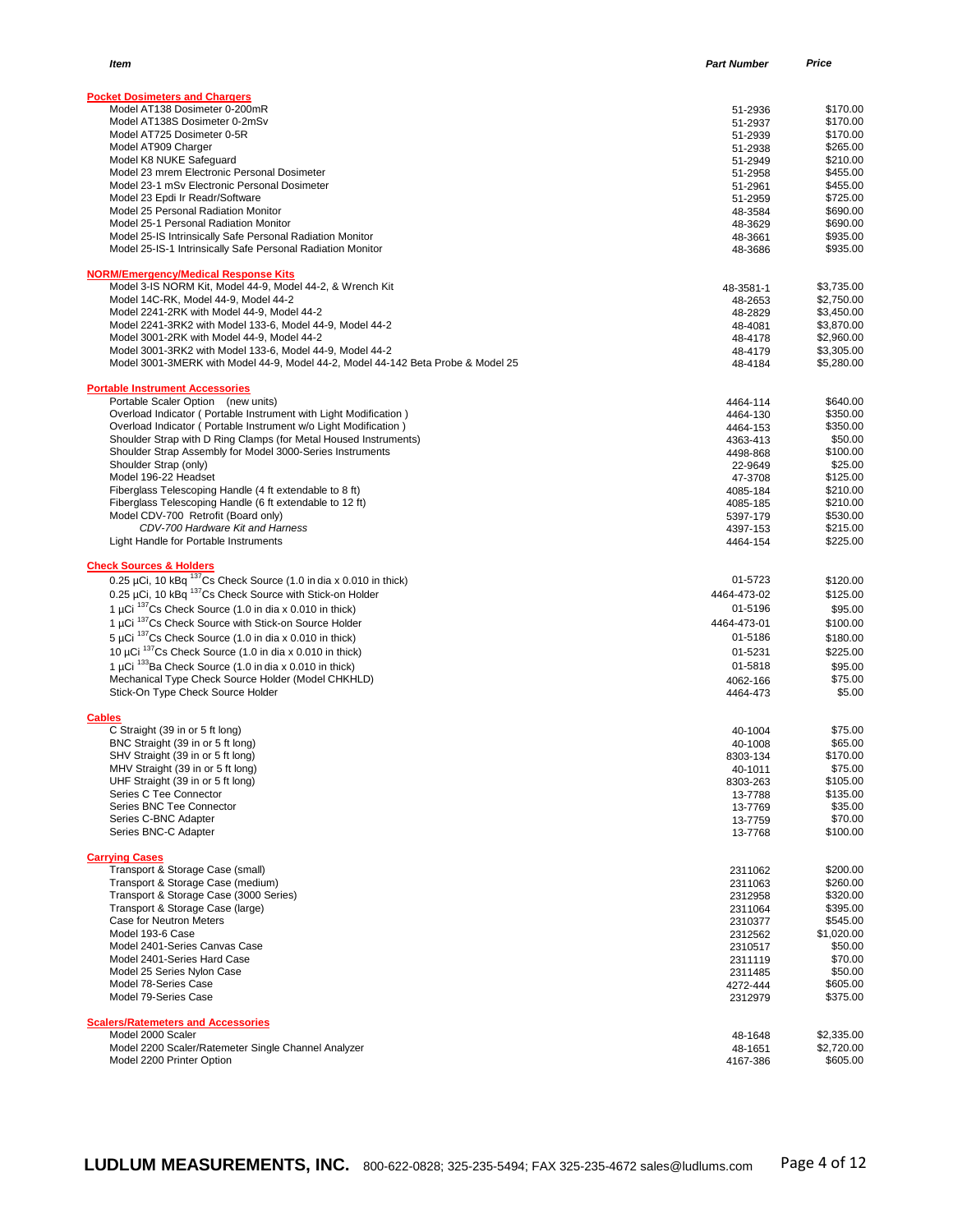| Item                                                                     | <b>Part Number</b> | Price      |
|--------------------------------------------------------------------------|--------------------|------------|
| <b>Benchtop Counters</b>                                                 |                    |            |
| Model 177 Benchtop Counter                                               | 48-1632            | \$1,910.00 |
| Model 177-50 Benchtop Counter                                            | 48-1202            | \$2,650.00 |
| Model 177-61 Benchtop Counter                                            | 48-1382            | \$2,020.00 |
| Model 177-84 Alpha/Beta Benchtop Counter                                 | 48-2727            | \$2,675.00 |
| Model 177-84-2 Alpha/Beta Benchtop Counter                               | 48-4260            | \$3,230.00 |
| Model 177-84 Wall Station for M43-93 Detector                            |                    | \$750.00   |
| Model 177-84 Wall Station for M43-68 Detector                            | 4347-500           | \$750.00   |
|                                                                          | 4347-501           |            |
| Model 3276 Frisker/Area Monitor                                          | 48-4160            | \$1,170.00 |
| Model 3276 Desktop Stand                                                 | 4498-784           | \$250.00   |
| Model 3276 Wall Mount for Frisker Assembly for Model 44-9                | 4498-859-01        | \$745.00   |
| Model 3276 Ethernet Option                                               | 4498-958           | \$470.00   |
| Model 3276 WebPage Kit                                                   | 4498-958-1         | \$470.00   |
| Model 3276 RS-232 Option (for use w/ 272D) includes 15-ft cable          | 4498-873           | \$275.00   |
| Model 3276 Relay w/ Red Strobe & Horn Assembly (12VDC)                   | 4498-1016          | \$600.00   |
| Model 3276 Remote Display, includes Model 272D, RS-232 option, and cable | 4498-1014          | \$865.00   |
| <b>LMI Lumic Calibration Kit Model 3000 Series</b>                       | 4498-1018          | \$750.00   |
| Model 3276/1 Frisker/Area Monitor (1.0 uR/hr - 50.0 mR/hr)               | 48-4169            | \$1,575.00 |
| Model 3276/2 Frisker/Area Monitor (0.10 mR/hr - 2.00 R/hr)               | 48-4170            | \$1,575.00 |
| Model 3276/4 Frisker/Area Monitor (1 mR/hr - 50 R/hr)                    | 48-4171            | \$1,575.00 |
| Model 3276/6 Frisker/Area Monitor (4 mR/hr - 999 R/hr)                   | 48-4283            | \$1,575.00 |
| Model 3277/1 Alpha/Beta Digital Frisking Station                         | 48-4357            | \$2,940.00 |
| <b>Counters</b>                                                          |                    |            |
| Model 4612, 12 Channel SCA                                               | 48-3237            | \$6,215.00 |
| Model 4610, 10 Channel SCA                                               | 48-3697            | \$5,465.00 |
| Model 4609, 9 Channel SCA                                                | 48-3413            | \$5,090.00 |
| Model 4608, 8 Channel SCA                                                | 48-3723            | \$4,715.00 |
| Model 4607, 7 Channel SCA                                                | 48-3412            | \$4,340.00 |
| Model 4606, 6 Channel SCA                                                | 48-3242            | \$3,965.00 |
| Model 4605, 5 Channel SCA                                                | 48-3414            | \$3,590.00 |
| Model 4603, 3 Channel SCA                                                | 48-3241            | \$2,840.00 |
| Model 4602, 2 Channel SCA                                                | 48-3631            | \$2,465.00 |
| Model 4601, 1 Channel SCA                                                | 48-3284            | \$2,090.00 |
| Slave Amplifier Board for Model 46xx Series                              | 5344-289           | \$375.00   |
| <b>Area Monitors</b>                                                     |                    |            |
| Model 375 Digital Area Monitor without Detector                          | 48-2230            | \$1,555.00 |
| Model 375/1 Digital Area Monitor (0.1-9999 uR/hr)                        | 48-3831            | \$2,850.00 |
| Model 375/2 Digital Area Monitor (0.1 mR/hr - 1 R/hr)                    | 48-2410            | \$1,670.00 |
| Model 375/4 Digital Area Monitor (1 mR/hr - 10 R/hr)                     | 48-2411            | \$1,680.00 |
| Model 375 Dual Digital Area Monitor                                      | 48-2369            | \$3,160.00 |
| Model 375-10 Digital Area Monitor (0-2000 uR/hr)                         |                    | \$3,365.00 |
|                                                                          | 48-3443            |            |
| Model 375-600 Small Area Monitor                                         | 48-3458            | \$7,980.00 |
| Model 375-9 with Model 45-9 Ion Chamber                                  | 48-3560            | \$4,110.00 |
| Model 271 Remote for Model 375                                           | 48-2475            | \$740.00   |
| Model 272 Remote with Analog Display for Model 375                       | 48-2656            | \$1,185.00 |
| Model 272D Digital Remote for Model 375                                  | 48-3575            | \$865.00   |
| Model 375 Options (New Version - after April/May 2011)                   |                    |            |

**Enclosure Options** (New Version - after April/May 2011) - NEMA 4X fiberglass enclosures with clear window and a hinged door with a hasp.

- AC power can be brought in through conduit, comes to a barrier strip, and then a wall-mount power supply may be installed for the new style 375.

- Other enclosures exist for larger 375-10, 375-9, or for 375Dual - Please consult factory

| Environmental Enclosure (16"x 12"x 8") for Current, Legacy or 375P.                      | 4396-068   | \$1,600.00 |
|------------------------------------------------------------------------------------------|------------|------------|
| Environmental Enclosure w/ additonal keyed padlock                                       | 4396-068-1 | \$1,620.00 |
| Environmental Enclosure w/ mounted +12V power supply, horn & red strobe (new style only) | 4396-068-2 | \$1,770.00 |
| Keyed reset modification for enclosure                                                   | 4558-184   | \$110.00   |
| Remote Display Cabling Option (New Version - after April/May 2011)                       |            |            |
| - Requires separate purchase of either Model 271, 272, or 272D.                          |            |            |
| 20-Ft Cable for use with Model 271 or 271-2                                              | 8558-139   | \$155.00   |
| 20-Ft Cable for use with Model 272                                                       | 8558-140   | \$155.00   |
| 20-Ft Cable for use with Model 272D                                                      | 8558-141   | \$155.00   |
| <b>External Alarm Ennunciator Options (New Version - after April/May 2011)</b>           |            |            |
| 110 V Strobe, 50 Ft Cable, and Mains Relay Box, output on 3 pin Hirose connector         | 4558-147   | \$885.00   |
| 220 V Strobe, 50 Ft Cable, and Mains Relay Box, output on 3 pin Hirose connector         | 4558-148   | \$885.00   |
| 110 V Horn, 50 Ft Cable, and Mains Relay Box, output on 3 pin Hirose connector           | 4558-149   | \$1,015.00 |
| 220 V Horn, 50 Ft Cable, and Mains Relay Box, output on 3 pin Hirose connector           | 4558-150   | \$1,015.00 |
| 110 V Strobe, Horn, 50 Ft Cable, and Mains Relay Box, output on 3 pin Hirose connector   | 4558-145   | \$1,270.00 |
| 220 V Strobe, Horn, 50 Ft Cable, and Mains Relay Box, output on 3 pin Hirose connector   | 4558-146   | \$1,270.00 |
| +12V Strobe and 20ft cable - for new Style 375's                                         | 4558-198   | \$340.00   |
| Red/Green stacklite option, +12V, with 20ft cable                                        | 4558-265   | \$510.00   |
| Horn/strobe, +12V, with 20ft cable (typically for hopitals)                              | 4558-171   | \$650.00   |
|                                                                                          |            |            |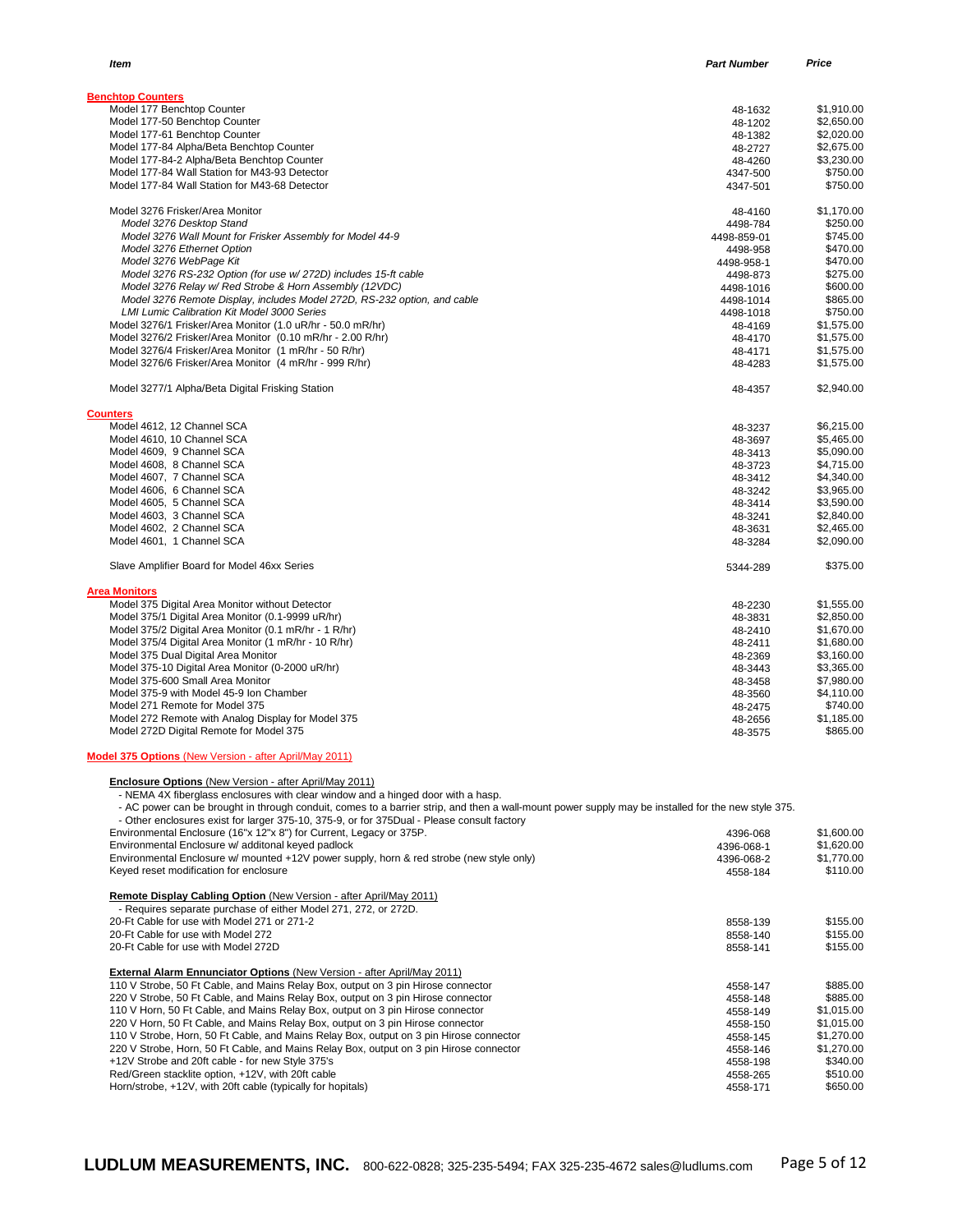| Item                                                                                                                                                                                             | <b>Part Number</b>      | Price                  |
|--------------------------------------------------------------------------------------------------------------------------------------------------------------------------------------------------|-------------------------|------------------------|
|                                                                                                                                                                                                  |                         |                        |
| <b>Alarm Signal Output Options (New Version - after April/May 2011)</b>                                                                                                                          |                         |                        |
| Mains Relay Box, wired for AC input via power cord<br>Mains Relay Box, wired for AC input via conduit                                                                                            | 4558-038                | \$560.00<br>\$460.00   |
| Form C, Single Pole, via 3 pin Hirose connector                                                                                                                                                  | 4558-038-1<br>4558-036  | \$205.00               |
| Second Mains Relay Output via 3 pin Hirose connector (option added to Mains Relay Box)                                                                                                           | 4558-116                | \$80.00                |
| Analog Output Signal (New Version - after April/May 2011)                                                                                                                                        |                         |                        |
| Isolated 4-20 mA output                                                                                                                                                                          | 4558-104                | \$420.00               |
| <b>Miscellaneous Options (New Version - after April/May 2011)</b>                                                                                                                                |                         |                        |
| Printer with Date/Time Stamping Capability and 20' RS-232 printer cable                                                                                                                          | 4558-185                | \$650.00               |
| Threshold and Window (lower and upper threshold) with external adjustments<br>Thermo CNET1500 replacement Ethernet interface (ties to Thermo Viewpoint) for Model 375                            | 4396-946-01<br>4558-345 | \$775.00<br>\$280.00   |
| Panel to fit standard 19" rack                                                                                                                                                                   | 4558-190                | \$230.00               |
| Stack Flow (Net32) combines airflow meausurement s/ RS-232 network software - Current                                                                                                            | 4396-575                | \$2,850.00             |
| Camera - Inside Dome - AXIS P3225-VK MK 11                                                                                                                                                       | 2313832                 | \$915.00               |
| Camera - Outdoor Bullet - AXIS M2025-LE                                                                                                                                                          | 2313831                 | \$655.00               |
| Model 375 Options (Legacy Style (pre-2011) and 375P-Series)                                                                                                                                      |                         |                        |
| <b>Enclosure Options</b> (Legacy Style (pre-2011) and 375P-Series)                                                                                                                               |                         |                        |
| - NEMA 4X fiberglass enclosures with clear window and a hinged door with a hasp.                                                                                                                 |                         |                        |
| - Other enclosures exist for larger 375-10, 375-9, or for 375Dual - Please consult factory                                                                                                       |                         |                        |
| Environmental Enclosure (16"x 12"x 8") for Current, Legacy or 375P.                                                                                                                              | 4396-068                | \$1,600.00             |
| Environmental Enclosure w/ with mains relay and mounted 120VAC red strobe and mushroom reset button                                                                                              | 4396-1059               | \$2,360.00             |
| Environmental Enclosure w/ form C relay, +12V power supply, mounted red strobe, and louder sonalert                                                                                              | 4396-1059-1             | \$1,525.00             |
| Environmental Enclosure w/ +12V power supply, mounted red strobe and louder sonalert                                                                                                             | 4396-1059-2             | \$2,020.00             |
| Remote Display Cabling Option (Legacy Style (pre-2011) and 375P-Series)<br>- Requires separate purchase of either Model 271, 272, or 272D.                                                       |                         |                        |
| 20-Ft Cable for use with Model 271 or 271-2                                                                                                                                                      | 8303-433-20             | \$155.00               |
| 20-Ft Cable for use with Model 272                                                                                                                                                               | 8303-442                | \$155.00               |
| 20-Ft Cable for use with Model 272D                                                                                                                                                              | 8303-765                | \$155.00               |
| <b>External Alarm Ennunciator Options (Legacy Style (pre-2011) and 375P-Series)</b>                                                                                                              |                         |                        |
| Litestack with 10' cable (extra cable P/N 8396-1003)                                                                                                                                             | 4396-1001               | \$1,370.00             |
| Mains relay with 3 pin Hirose connector                                                                                                                                                          | 4396-202                | \$260.00<br>\$360.00   |
| Dual Alarm Relay Form C, with 6 pin Hirose connector, firmware 39608N60<br>Dual (ALARM, FAIL) Relay Form C, with 6 pin Hirose connector                                                          | 4396-1060<br>4396-415   | \$360.00               |
| 120 V Strobe and 50 Ft Cable (For 375P or requires Mains Relay for 375 Legacy)                                                                                                                   | 8396-172                | \$325.00               |
| 220 V Strobe and 50 Ft Cable (For 375P or requires Mains Relay for 375 Legacy)                                                                                                                   | 8396-174                | \$325.00               |
| 110 V Strobe, 50 Ft Cable, and Mains Relay with output on 3-pin Hirose connector (for 375 Legacy)                                                                                                | 4396-171                | \$555.00               |
| 220 V Strobe, 50 Ft Cable, and Mains Relay with output on 3 pin Hirose connector (for 375 Legacy)                                                                                                | 4396-173                | \$555.00               |
| 120 V Horn and 50 Ft Cable (For 375P or requires Mains Relay for 375 Legacy)                                                                                                                     | 4396-1074               | \$440.00               |
| 220 V Horn and 50 Ft Cable (For 375P or requires Mains Relay for 375 Legacy)                                                                                                                     | 4396-1130               | \$440.00               |
| 120 V Horn, 50 Ft Cable, and Mains Relay with output on 3 pin Hirose connector (for 375 Legacy)                                                                                                  | 4396-142                | \$440.00               |
| 220 V Horn, 50 Ft Cable, and Mains Relay with output on 3 pin Hirose connector (for 375 Legacy)                                                                                                  | 4396-246                | \$440.00               |
| 120 V Strobe, Horn, and 50 Ft Cable (For 375P or requires Mains Relay for 375 Legacy)                                                                                                            | 4396-968                | \$770.00               |
| 220 V Strobe, Horn, and 50 Ft Cable (For 375P or requires Mains Relay for 375 Legacy)<br>120 V Strobe, Horn, 50 Ft Cable, and Mains Relay with output on 3 pin Hirose connector (for 375 Legacy) | 4396-1129               | \$770.00<br>\$740.00   |
| 220 V Strobe, Horn, 50 Ft Cable and Mains Relay (For 375 Legacy)                                                                                                                                 | 4396-267<br>4396-587    | \$740.00               |
| +12V Strobe and 20ft cable - for M375-9 Legacy Style only                                                                                                                                        | 4396-1183               | \$630.00               |
| Alarm Signal Output Options (Legacy Style (pre-2011) and 375P-Series)                                                                                                                            |                         |                        |
| Form C, Single Pole, Hi Alarm via 3 pin Hirose connector                                                                                                                                         | 4396-201                | \$200.00               |
| Dual Form C, Single Pole, via dual 3 pin Hirose connectors                                                                                                                                       | 4396-501                | \$355.00               |
| Mains Relay, via 3 pin Hirose connector                                                                                                                                                          | 4396-202                | \$260.00               |
| Analog Output Signal (Legacy Style (pre-2011) and 375P-Series)                                                                                                                                   |                         |                        |
| Isolated 4-20 mA output                                                                                                                                                                          | 4396-258                | \$420.00               |
| <b>Miscellaneous Options (Legacy Style (pre-2011) and 375P-Series)</b>                                                                                                                           |                         |                        |
| Printer with Date/Time Stamping Capability and 20' RS-232 printer cable                                                                                                                          | 4558-185-1              | \$650.00               |
| Model 375P Object Sensor Mod (used in 375P-1000V)<br>Stack Flow (Net32) combines airflow meausurement s/ RS-232 network software - Legacy                                                        | 4396-1100<br>4396-575-1 | \$2,340.00             |
| Camera - Inside Dome - AXIS P3225-VK MK 11                                                                                                                                                       | 2313832                 | \$2,850.00<br>\$915.00 |
| Camera - Outdoor Bullet - AXIS M2025-LE                                                                                                                                                          | 2313831                 | \$655.00               |
| <b>Model 375 Application Software</b> (For any Version of 375-Series, watch cables between Current/Legacy)                                                                                       |                         |                        |
| Model 375-32 Application Software w/o Cable (needs USB to RS232 port kit, see P/N 4396-193 for 32 ports)                                                                                         | 1370-042                | \$375.00               |
| Model 375 Logging Software (P/N 8303-608 Legacy Cable, P/N 8558-143 Current Cable)                                                                                                               | 1370-035                | \$570.00               |
| - Model 375 Series Legacy Design - RS232 Cable - 15FT                                                                                                                                            | 8303-608                | \$105.00               |
| - Model 375 Series Current Design - RS232 Cable - 15FT                                                                                                                                           | 8558-143                | \$105.00               |
| Model 375 Ethernet Software Application (easy to install but single subnet limitation, direct cable install)                                                                                     | 1370-055                | \$1,075.00             |
| Model 375 Universal Software                                                                                                                                                                     | 1370-093                | \$2,850.00             |
| Model 375 Webpage Software and Service (typically needs IT dept to help install properly)                                                                                                        | 1370-077                | \$2,850.00             |
| Ethernet Hardware Interface (supports Ethernet and Logging Software Options) - Current Style                                                                                                     | 4558-098                | \$290.00               |
| Webpage Hardware Interface (supports Webpage & Service and Universal Software) - Current Style                                                                                                   | 4558-105                | \$290.00               |
| Ethernet Hardware Interface (specify Ethernet S/W, Webpage, or Universal Software) - Legacy Style                                                                                                | 4396-579                | \$335.00               |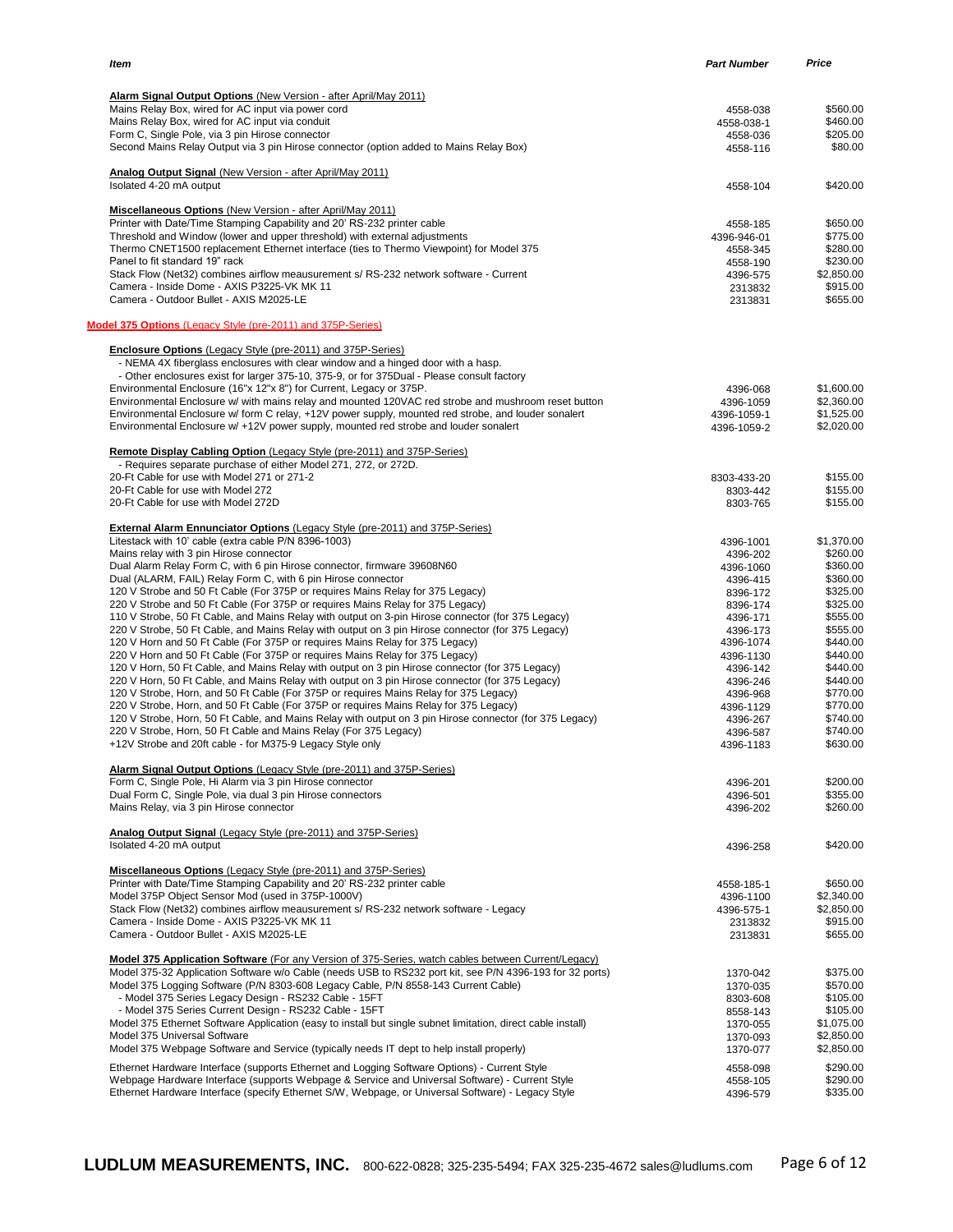| Item                                                                                                                                                                                                         | <b>Part Number</b>  | Price                                            |
|--------------------------------------------------------------------------------------------------------------------------------------------------------------------------------------------------------------|---------------------|--------------------------------------------------|
|                                                                                                                                                                                                              |                     |                                                  |
| <b>Hand and Shoe Monitors</b>                                                                                                                                                                                |                     |                                                  |
| Model 4901P Pancake GM Hand and Shoe Monitor                                                                                                                                                                 | 48-3009             | <b>Consult Factory</b>                           |
| Model 4906A Air Proportional Alpha Hand & Foot Monitor                                                                                                                                                       | 48-3687             | <b>Consult Factory</b>                           |
| Model 4906AB Gas Proportional Alpha/Beta Hand & Foot Monitor<br>Model 4906A & 4906AB Universal Software                                                                                                      | 48-3688             | <b>Consult Factory</b>                           |
|                                                                                                                                                                                                              | 1370-093            | <b>Consult Factory</b><br><b>Consult Factory</b> |
| Model 4906P Alpha/Beta/Gamma Hand & Foot Monitor<br>Model 44-9 Frisking Option for Model 4906P                                                                                                               | 48-3919<br>4420-420 | <b>Consult Factory</b>                           |
|                                                                                                                                                                                                              |                     |                                                  |
| Model 3277 2-Step Compact Alpha/Beta Hand & Foot Monitor                                                                                                                                                     | 48-4333-1           | \$10,920.00                                      |
| Frisking Option for Model 3277 w/ Model 43-93 Probe                                                                                                                                                          | 4519-277            | \$2,135.00                                       |
| Optional Battery Back-Up for Model 3277                                                                                                                                                                      | 4224-043            | \$640.00                                         |
| Model 3277 2-Step Compact Alpha/Beta Hand & Foot Monitor w/ Frisker                                                                                                                                          | 48-4333-2           | \$13,695.00                                      |
| Model 3276 Hand & Foot Monitor (Pancake tube based, Stand Mounted)                                                                                                                                           | 48-4160-2           | \$3,675.00                                       |
| Model 3276 Hand & Foot Monitor (Pancake tube based, Stand Mounted, w/ switched Model 44-9 Frisker)                                                                                                           | 48-4160-6           | \$4,400.00                                       |
| Model 3276 Hand & Foot Monitor (Pancake tube based, Wall Mounted, w/ switched Model 44-9 Frisker)                                                                                                            | 48-4160-1           | \$4,175.00                                       |
|                                                                                                                                                                                                              |                     |                                                  |
| <b>Small Article Monitor</b>                                                                                                                                                                                 |                     |                                                  |
| Model 54 Small Article Monitor (4 detectors, 2 doors, 1 inch lead)                                                                                                                                           | 48-3728             | <b>Consult Factory</b>                           |
| Model 54 Small Article Monitor (4 detectors, 2 doors, 2 inch lead)                                                                                                                                           | 48-3727             | <b>Consult Factory</b>                           |
| Model 54 Small Article Monitor (6 detectors, 2 doors, 1 inch lead)                                                                                                                                           | 48-3726             | <b>Consult Factory</b>                           |
| Model 54 Small Article Monitor (6 detectors, 2 doors, 2 inch lead)                                                                                                                                           | 48-3263             | <b>Consult Factory</b>                           |
| Model 54 Optional 1" Lead Kit                                                                                                                                                                                | 4540-012            | <b>Consult Factory</b>                           |
| Model 54 Optional Weight Scale                                                                                                                                                                               | 4540-127            | <b>Consult Factory</b>                           |
| Model 54 Optional Light Stack                                                                                                                                                                                | 4540-209            | <b>Consult Factory</b>                           |
| Model 54 Optional Second LCD Monitor                                                                                                                                                                         | 4540-210            | <b>Consult Factory</b>                           |
| Model 54 Optional Stand                                                                                                                                                                                      | 4540-213            | <b>Consult Factory</b>                           |
| Model 54 Universal Software                                                                                                                                                                                  | 1370-093            | <b>Consult Factory</b>                           |
| Model 54A Small Article (4 detectors, 1 in Pb)                                                                                                                                                               | 48-3803             | <b>Consult Factory</b>                           |
| Model 54A Small Article (4 detectors, 2 in Pb)                                                                                                                                                               | 48-3802             | <b>Consult Factory</b>                           |
| Model 54A Small Article (6 detectors, 1 in Pb)                                                                                                                                                               | 48-3793             | <b>Consult Factory</b>                           |
| Model 54A Small Article (6 detectors, 2 in Pb)                                                                                                                                                               | 48-3792             | <b>Consult Factory</b>                           |
| Model 54R-11 - Electronics Retrofit for Thermo SAM11                                                                                                                                                         | 48-4212-11          | \$12,500.00                                      |
| <b>Isotope Identifier</b>                                                                                                                                                                                    |                     |                                                  |
| Model 702i Isotope Identifier                                                                                                                                                                                | 48-3800             | \$14,340.00                                      |
| Quantum Nal Software for Model 700                                                                                                                                                                           | 2311666             | \$1,965.00                                       |
| Quantum Gold Software for Model 700                                                                                                                                                                          | 2311640             | \$6,435.00                                       |
| Model 732 PC-Based Gamma MCA System                                                                                                                                                                          | 48-3834             | \$6,070.00                                       |
| Model 733 PC-Based Gamma MCA System                                                                                                                                                                          | 48-3835             | \$7,195.00                                       |
| Model 711i Isotope Identifier                                                                                                                                                                                | 48-3967             | \$28,090.00                                      |
| Model 702e Isotope Identifier w/ External Detector                                                                                                                                                           | 48-4064             | \$16,290.00                                      |
| Model 703e Isotope Identifier w/ External Detector                                                                                                                                                           | 48-4075             | \$20,790.00                                      |
| Model 711e Isotope Identifier w/ External Detector                                                                                                                                                           | 48-4098             | \$33,100.00                                      |
|                                                                                                                                                                                                              |                     |                                                  |
| <b>Portal Monitors</b><br>Model 52 Portable Portal Monitor with Carrying Case                                                                                                                                |                     | \$17,265.00                                      |
| Model 52-1 Portable Portal Monitor w/ Carrying Case (4 side detectors, 24-in wide)                                                                                                                           | 48-2471<br>48-3172  | \$13,565.00                                      |
| Model 52-1W Portable Portal Monitor w/ Carrying Case (4 side detectors, 24-in wide, water-resistant)                                                                                                         |                     | \$13,565.00                                      |
| Model 52-1-1 Portable Portal Monitor w/ Carrying Case (4 side detectors, 32-in wide)                                                                                                                         | 48-4300<br>48-3258  | \$13,565.00                                      |
| Model 52-1-1W Portable Portal Monitor w/ Carrying Case (4 side detectors, 32-in wide, water-resistant)                                                                                                       |                     | \$13,565.00                                      |
| Model 52-5 Portable Portal Monitor w/ Carrying Case (4 side & 1 bottom detector, 24-in wide)                                                                                                                 | 48-3516             | \$15,725.00                                      |
| Model 52-5-1 Portable Portal Monitor w/ Carrying Case (4 side & 1 bottom detector, 32-in wide)                                                                                                               | 48-3393             | \$15,725.00                                      |
| Model 52-5-1W Portable Portal Monitor w/ Carrying Case (4 side & 1 bottom detector, water-resistant, 32-in wide)                                                                                             | 48-3571             |                                                  |
|                                                                                                                                                                                                              | 48-4382             | \$15,725.00<br>\$16,935.00                       |
| Model 52-6 Portable Portal Monitor w/ Carrying Case (4 side, 1 bottom & 1 top detector, 24-in wide)<br>Model 52-6-1 Portable Portal Monitor w/ Carrying Case (4 side, 1 bottom & 1 top detector, 32-in wide) | 48-3611             | \$16,935.00                                      |
|                                                                                                                                                                                                              | 48-3603             |                                                  |
| Model 52-6-1W Portable Portal Monitor w/ Carrying Case (4 side, 1 bottom & 1 top detector, 32-in wide, water-resistar                                                                                        | 48-4312             | \$16,935.00                                      |
| Vehicle Conversion Kit for Model 52-Series                                                                                                                                                                   | 4215-374            | \$1,805.00                                       |
| Vehicle Conversion Kit for Model 52W-Series                                                                                                                                                                  | 4215-1099           | \$1,750.00                                       |
| Stabilizer Legs for Model 52 Series                                                                                                                                                                          | 4215-447            | \$120.00                                         |
| Remote Electronics Extension Cable for 52 Series                                                                                                                                                             | 8215-121-20         | \$1,010.00                                       |
| Printer with power adaptor, printer paper, cable, and driver software CD for 52-Series                                                                                                                       | 4167-386            | \$605.00                                         |
| Model 52-8/1 Outdoor Portal Monitor in Case (960-in <sup>3</sup> detector volume)                                                                                                                            | 48-4251             | \$12,635.00                                      |
| Model 52-8/2 Outdoor Portal Monitor in Case (2000-in <sup>3</sup> detector volume)                                                                                                                           | 48-4237             | \$14,240.00                                      |
| <b>Bluetooth Option for Model 52-8 Series</b>                                                                                                                                                                | 4215-1140           | \$360.00                                         |
|                                                                                                                                                                                                              |                     |                                                  |
| Model 53 Portal Monitor (2010 eight-detector version with 1 in lead)                                                                                                                                         | 48-3784             | <b>Consult Factory</b>                           |
| Model 53 Portal Monitor Extra 1 in Lead Kit                                                                                                                                                                  | 4540-257            | <b>Consult Factory</b>                           |
| Model 53 Portal Monitor Weight Measuring Kit                                                                                                                                                                 | 4540-292            | <b>Consult Factory</b>                           |
| Model 53 Universal Software                                                                                                                                                                                  | 1370-093            | <b>Consult Factory</b>                           |
| <b>Oil &amp; Gas Exploration Monitor</b>                                                                                                                                                                     |                     |                                                  |
| Model 4404-16 Geo Exploration Monitor                                                                                                                                                                        | 48-3730             | \$21,200.00                                      |
| Model 4404-16-4 Backpack Geo Exploration Monitor                                                                                                                                                             | 48-3848             | \$9,250.00                                       |
| Model 4404-16 & Model 4404-16-4 Toughbook Laptop                                                                                                                                                             | 2311792             | \$5,300.00                                       |
| Model 4404-16 & Model 4404-16-4 GPS                                                                                                                                                                          | 2312074             | \$150.00                                         |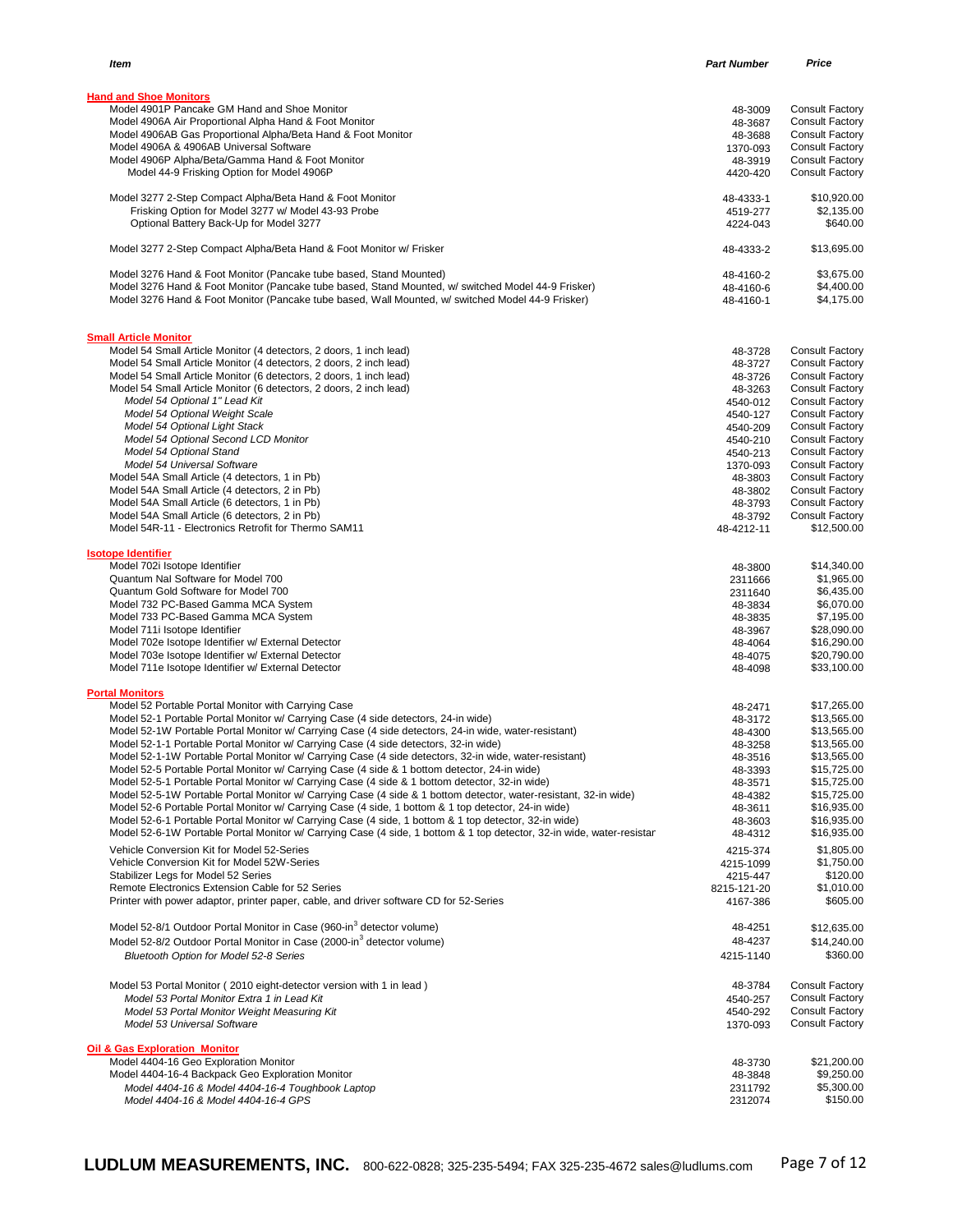| <b>Floor Monitors</b>                                                                                                                    |                    |                            |
|------------------------------------------------------------------------------------------------------------------------------------------|--------------------|----------------------------|
| ** Please contact the factory for pricing on the new Model 240 line of Floor Monitors                                                    |                    |                            |
| Model 239-1F Floor Monitor with Model 12                                                                                                 | 48-1702            | \$5,180.00                 |
| Model 239-1F Floor Monitor with Model 2221                                                                                               | 48-2085            | \$7,995.00                 |
| Model 239-1F Floor Monitor with Model 2350-1<br>Model 239-1F Floor Monitor with Model 2224-1                                             | 48-2594<br>48-2748 | \$8,670.00<br>\$7,600.00   |
| Model 239-1F Floor Monitor with Model 2360                                                                                               | 48-2922            | \$6,310.00                 |
|                                                                                                                                          |                    |                            |
| <b>Pulsers</b>                                                                                                                           |                    |                            |
| Model 500 Pulser<br>Model 500-1 Pulser                                                                                                   | 48-1677            | \$4,240.00                 |
| Model 500-2 Pulser                                                                                                                       | 48-1166<br>48-1340 | \$4,500.00<br>\$4,100.00   |
|                                                                                                                                          |                    |                            |
| <b>Waste Monitors</b>                                                                                                                    |                    |                            |
| Model 375P-168 Area Monitor                                                                                                              | 48-3524            | \$5,015.00                 |
| Model 375P-168-1 Area Monitor<br>Model 375P-336 Area Monitor                                                                             | 48-3751<br>48-3285 | \$5,700.00<br>\$7,690.00   |
| Model 375P-336-1 Area Monitor                                                                                                            | 48-3535            | \$8,825.00                 |
| Model 375-30 Digital Waste Monitor                                                                                                       | 48-2601            | \$8,050.00                 |
| Model 375-20 Digital Waste Monitor                                                                                                       | 48-3245            | \$6,425.00                 |
| <b>Landfill &amp; Recyling Monitors</b>                                                                                                  |                    |                            |
| Model 375P-500 Waste Monitor                                                                                                             | 48-3917            | \$6,840.00                 |
| Model 375P -1000 Waste Monitor                                                                                                           | 48-3470            | \$10,255.00                |
| Model 375P-1000V Waste Monitor With Sensors                                                                                              | 48-3782            | \$12.595.00                |
| Model 375P-2000 Waste Monitor                                                                                                            | 48-4236            | \$16,525.00                |
| Model 375P-2000V Waste Monitor With Sensors<br>Model 375P-3500 Conveyor Monitor                                                          | 48-4185<br>48-3628 | \$18,865.00<br>\$21,080.00 |
| 375P-Series Sensor Modification to make a "-V"                                                                                           | 4396-1100          | \$2,340.00                 |
|                                                                                                                                          |                    |                            |
| <b>Alpha Detectors</b>                                                                                                                   |                    |                            |
| Model 43-1 Alpha Scintillator<br>Model 43-2 Alpha Scintillator                                                                           | 47-1516            | \$1.415.00<br>\$680.00     |
| Model 43-5 50cm <sup>2</sup> Alpha Scintillator (rectangular)                                                                            | 47-1517<br>47-1521 | \$1,205.00                 |
| Model 43-44 50cm <sup>2</sup> Alpha Air Proportional Detector                                                                            | 47-1169            | \$980.00                   |
| Model 43-44-1 100cm <sup>2</sup> Alpha Air Proportional Detector                                                                         | 47-2385            | \$1,135.00                 |
| Model 43-65 50cm <sup>2</sup> Alpha Scintillator (square)                                                                                | 47-1441            | \$1,390.00                 |
| Model 43-90 125cm <sup>2</sup> Alpha Scintillator                                                                                        | 47-2448            | \$1,405.00                 |
| Model 43-92 100 cm <sup>2</sup> Alpha Scintillator                                                                                       | 47-2555            | \$1,375.00                 |
| Model 43-136 63.5 cm <sup>2</sup> Alpha Scintillator                                                                                     | 47-3829            | \$1,425.00                 |
| Model 43-202 17.8 cm2 Alpha Scintillator                                                                                                 | 47-4254            | \$895.00                   |
| <b>Alpha/Beta Detectors</b>                                                                                                              |                    |                            |
| Model 43-1-1 75cm <sup>2</sup> Alpha Beta Scintillator                                                                                   | 47-2336            | \$1,685.00                 |
| Model 43-2-2 9.7cm <sup>2</sup> Alpha Beta Scintillator                                                                                  | 47-2003            | \$810.00                   |
| Model 43-37 434cm <sup>2</sup> Large Area Alpha Beta Gas Proportional Detector                                                           | 47-1143            | \$1,255.00                 |
| Model 43-37-1 609cm <sup>2</sup> Large Area Alpha Beta Gas Proportional Detector<br>Model 43-65-2 Alpha Beta Scintillator                | 47-2243            | \$2,350.00<br>\$2,060.00   |
| Model 43-68 100cm2 Gas Proportional Detector                                                                                             | 47-2397<br>47-2005 | \$920.00                   |
| Model 43-89 125cm2 Alpha Beta Scintillator                                                                                               | 47-2430            | \$1,725.00                 |
| Model 43-93 100cm2 Alpha Beta Scintillator                                                                                               | 47-2556            | \$1,495.00                 |
| Model 43-135-1 Large Area Proportional Detector                                                                                          | 47-4117            | \$16,095.00                |
| Model 43-143-1 100cm2 Gas Proportional Detector with separate signal/gas line<br>Model 43-147 Alpha Beta Scintillator 200cm <sup>2</sup> | 47-4011<br>47-4092 | \$2,295.00<br>\$2,095.00   |
| Model 43-204 540cm <sup>2</sup> Alpha Beta Scintillator                                                                                  | 47-4344            | \$3,915.00                 |
|                                                                                                                                          |                    |                            |
| <b>Alpha/Beta/Gamma Detectors</b>                                                                                                        |                    |                            |
| Model 44-7 Thin End Window GM Detector<br>Model 44-9 Pancake GM Detector                                                                 | 47-1536            | \$575.00<br>\$345.00       |
| Model 44-9 DOSE Pancake GM detector with Dose Compensation Filter                                                                        | 47-1539<br>47-3789 | \$460.00                   |
| Model 44-9 Ambient Dose Compensation Filter                                                                                              | 2002-1050          | \$115.00                   |
| Model 44-9-18 Telescoping Pancake GM Detector                                                                                            | 47-2940            | \$700.00                   |
| Model 44-25 Pancake GM Hand Frisker                                                                                                      | 47-1508            | \$730.00                   |
| Model 44-26 Pancake GM Foot Frisker<br>Model 44-40 Shielded Pancake GM Detector                                                          | 47-1509<br>47-1538 | \$985.00<br>\$1,010.00     |
| Model 44-40A Advanced Aluminum Covered Lead Shielded Pancake GM Detector                                                                 | 47-1538-1          | \$1,055.00                 |
| Model 44-40-2 Aluminum Covered Lead Shielded Pancake GM Detector                                                                         | 47-2758            | \$2,425.00                 |
| Model 44-88 Cylindrical Pancake GM Detector                                                                                              | 47-2356            | \$475.00                   |
| Model 44-89 Square Cluster Pancake GM Detector                                                                                           | 47-2357            | \$1,555.00                 |
| Model 44-94 Diamond Cluster Pancake GM Detector                                                                                          | 47-2390            | \$1,490.00                 |
| <b>Beta/Gamma Detectors</b>                                                                                                              |                    |                            |
| Model 44-6 Thin Wall GM Detector                                                                                                         | 47-1535            | \$410.00                   |
| Model 44-21 Beta Gamma Scintillator                                                                                                      | 47-1560            | \$935.00                   |
| Model 44-38 Energy Compensated GM Detector<br>Model 44-92 140cm <sup>2</sup> Xenon Gas Proportional Detector                             | 47-1588<br>47-2362 | \$440.00<br>\$4,285.00     |
| Model 44-98 BGO Scintillator for Beta and Gamma                                                                                          | 47-2465            | \$1,185.00                 |
|                                                                                                                                          |                    |                            |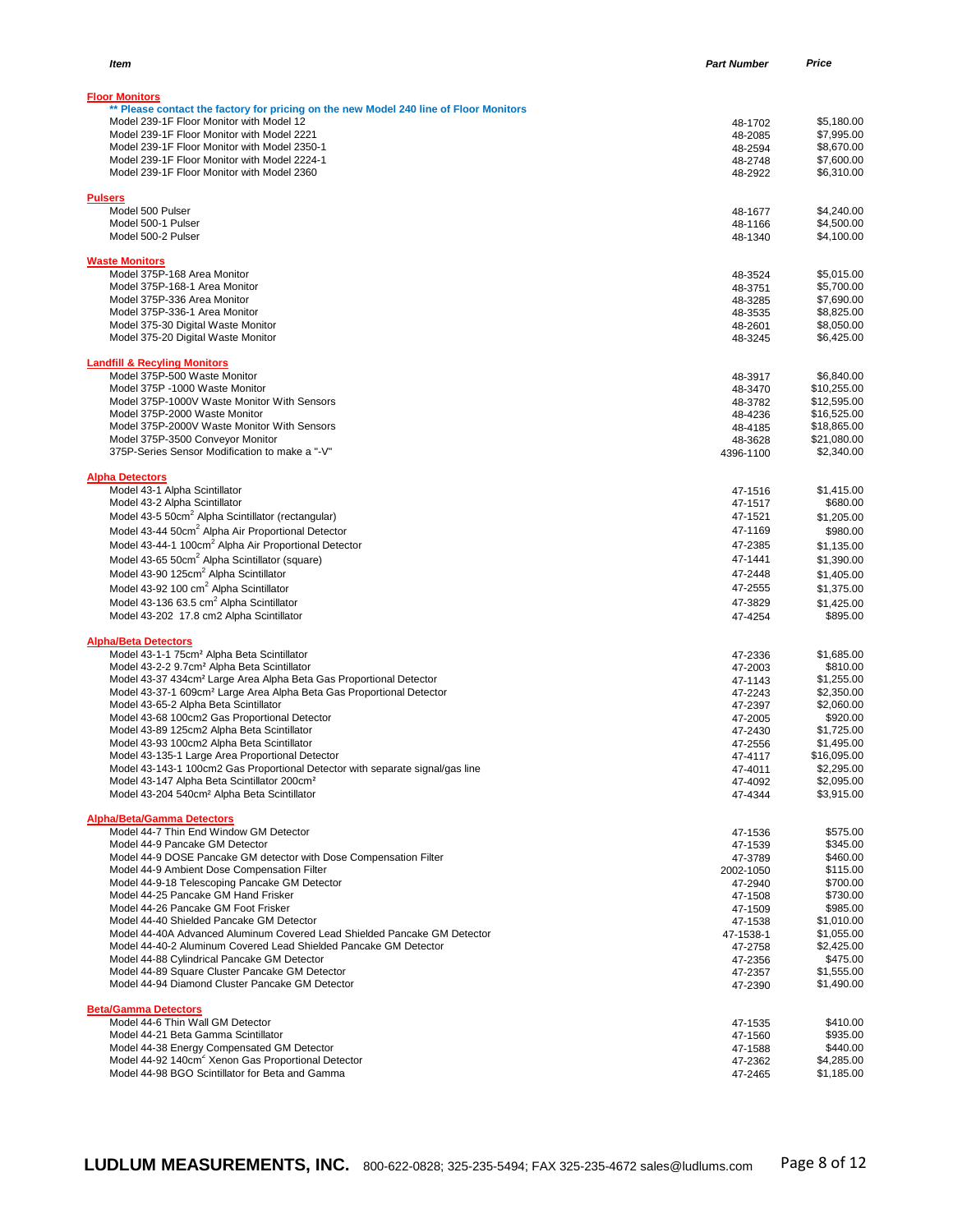| Item                                                                                                             | <b>Part Number</b>                  | Price                    |
|------------------------------------------------------------------------------------------------------------------|-------------------------------------|--------------------------|
|                                                                                                                  |                                     |                          |
| <b>Beta Detectors</b>                                                                                            |                                     |                          |
| Model 44-1 Beta Scintillator                                                                                     | 47-1531                             | \$740.00                 |
| Model 43-65-1 Beta Scintillator                                                                                  | 47-2061                             | \$1,220.00               |
| Model 44-92 Beta Gamma Sealed Xenon Gas Detector<br>Model 44-98 Beta; Low Energy Gamma Scintillator              | 47-2362                             | \$4,285.00               |
| Model 44-110 Tritium Detector                                                                                    | 47-2465<br>47-2585                  | \$1,185.00<br>\$2,080.00 |
| Model 44-116 125 cm2 active/100cm <sup>2</sup> open Beta Scintillator                                            | 47-2696                             | \$1,775.00               |
| Model 44-142 100cm <sup>2</sup> Beta Scintillator                                                                | 47-3161                             | \$1,460.00               |
| Model 44-215 20cm2 Angled Head Beta Scintillator                                                                 | 47-4143                             | \$2,880.00               |
| <b>Gamma Detectors</b>                                                                                           |                                     |                          |
| Model 44-2 1 inx1 in Nal Gamma Scintillator                                                                      | 47-1532                             | \$825.00                 |
| Model 44-3 1 inx1 mm Nal Low Energy Gamma Scintillator                                                           | 47-1533                             | \$750.00                 |
| Model 44-6 Beta Gamma GM Detector                                                                                | 47-1535                             | \$410.00                 |
| Model 44-10 2 inx2 in Nal Gamma Scintillator                                                                     | 47-1540                             | \$1,565.00               |
| Model 44-11 2 inx2 in Nal Integral Gamma Scintillator                                                            | 47-1541                             | \$2,250.00               |
| Model 44-17 2 inx2 mm NaI Low Energy Gamma Scintillator<br>Model 44-20 3 inx3 in Nal Integral Gamma Scintillator | 47-1547<br>47-1104                  | \$1,440.00<br>\$3,480.00 |
| Model 44-38 Beta Gamma GM Detector                                                                               | 47-1588                             | \$440.00                 |
| Model 44-62 1/2 inx1 in Nal Gamma Scintillator                                                                   | 47-1238                             | \$1,415.00               |
| Model 44-132 Gamma Survey Scintillator                                                                           | 47-3074                             | \$1,435.00               |
| Model 44-150-1 High Sensitivity GM Detector (4 EC GM's)                                                          | 47-3335                             | \$830.00                 |
| Model 44-150-3 High Sensitivity GM Detector (3 EC GM's)                                                          | 47-4039                             | \$1,450.00               |
| Model 44-159-1 CsI (cesium iodide) Scintillator                                                                  | 47-3820                             | \$2,040.00               |
| Model 44-172 YSO Scintillator for Gamma and Beta                                                                 | 47-3543                             | \$1,175.00               |
| Model 44-183 Shielded GM, 10:1 Ratio                                                                             | 47-3758                             | \$1,165.00               |
| Model 44-213 FIDLER Low Energy Gamma Detector<br>Model 133-2 GM Detector                                         | 47-4134<br>47-1717                  | \$9,450.00<br>\$370.00   |
| Model 133-2-1 Waterproof GM Detector w/100 ft cable                                                              | 47-2450                             | \$735.00                 |
| Model 133-3 GM Detector                                                                                          | 47-1314                             | \$375.00                 |
| Model 133-3-1 GM Detector Waterproof                                                                             | 47-4387                             | \$740.00                 |
| Model 133-4 GM Detector                                                                                          | 47-1674                             | \$380.00                 |
| Model 133-4-1 Waterproof GM Detector w/100 ft cable                                                              | 47-2451                             | \$745.00                 |
| Model 133-6 GM Detector                                                                                          | 47-1718                             | \$385.00                 |
| Model 133-6-1 Waterproof GM Detector w/100 ft cable<br>Model 133-7 GM Detector                                   | 47-2452                             | \$750.00<br>\$615.00     |
| Model 133-7-1 GM Detector Waterproof                                                                             | 47-1216<br>47-2453                  | \$980.00                 |
|                                                                                                                  |                                     |                          |
| <b>Neutron Detectors</b><br>Model 42-5 Neutron Ball Cart and Detector                                            | 47-1505                             | \$21,090.00              |
| Model 42-30H Neutron Detector                                                                                    | 47-3582                             | \$2,440.00               |
| Model 42-31H Neutron Detector                                                                                    | 47-3583                             | \$2,965.00               |
| Model 42-38 WENDI-2 Neutron Detector                                                                             | 47-3127                             | \$4,590.00               |
| Model 42-41L Prescila Neutron Detector                                                                           | 47-3309                             | \$3,435.00               |
| <b>Sample Counters</b>                                                                                           |                                     |                          |
| Model 2100 Conveyorized Sample Counter                                                                           | 48-3780                             | \$16,850.00              |
| Model 2100-1 Drawer-based Sample Counter                                                                         | 48-3781                             | \$13,940.00              |
| Model 272E, Remote Display Monitor for the Model 2100                                                            | 4396-1081                           | \$1,425.00               |
| Simulated Co-60 Source for the Model 2100                                                                        | 2433-504                            | \$180.00                 |
| Model 264 Printer (Model 200,2929 Only)<br>Model 3030 Alpha/Beta Sample Counter                                  | 48-1642                             | \$1,240.00               |
| Model 3030-2 Alpha/Beta Sample Counter (Bq)                                                                      | 48-3204<br>48-3992                  | \$4,665.00<br>\$4,685.00 |
| Model 3030E Alpha/Beta Scaler                                                                                    | 48-3448                             | \$2,135.00               |
| Model 3030E Alpha/Beta Scaler (Bq)                                                                               | 48-3448-2                           | \$2,755.00               |
| Model 3030E Alpha/Beta Scaler w/ Model 43-10-1 Sample Counter                                                    | 48-3456                             | \$3,990.00               |
| Model 3030P Alpha/Beta Sample Counter                                                                            | 48-3509                             | \$8,095.00               |
| Model 3030P Shielding Kit                                                                                        | 4337-291                            | \$700.00                 |
| Model 43-9 Alpha Sample Counter                                                                                  | 47-1525                             | \$1,855.00               |
| Model 43-10 Alpha Sample Counter                                                                                 | 47-1526                             | \$1,685.00<br>\$1,855.00 |
| Model 43-10-1 Alpha Beta Sample Counter<br>Model 120 Gas Proportional Sample Counter                             | 47-1305<br>47-1625                  | \$1,635.00               |
| Model 180-8 Shielded End Window G-M Sample Counter                                                               | 47-1549                             | \$16,855.00              |
| Model 203 Shielded Well Scintillator                                                                             | 47-1638                             | \$6,045.00               |
| Model 243 Shielded Well Scintillator                                                                             | 47-1621                             | \$4,880.00               |
| <b>Sample Planchet</b>                                                                                           |                                     |                          |
| 2" x 1/8" - Aluminum - Flat Bottom                                                                               | 7525-371-3A-500                     | \$155.00                 |
| 2" x 1/4" - Aluminum - Flat Bottom                                                                               | 7525-371-6A-500                     | \$155.00                 |
| 2" x 5/16" - Aluminum - Flat Bottom                                                                              | 7525-371-8A-500                     | \$155.00                 |
| 2" x 1/8" - Aluminum - Concentric Ringed                                                                         | 7525-371-3CA-500                    | \$155.00                 |
| 2" x 1/4" - Aluminum - Concentric Ringed<br>2" x 5/16" - Aluminum - Concentric Ringed                            | 7525-371-6CA-500                    | \$155.00                 |
| 2" x 1/8" - Stainless Steel - Flat Bottom                                                                        | 7525-371-8CA-500<br>7525-371-3S-500 | \$155.00<br>\$260.00     |
| 2" x 1/4" - Stainless Steel - Flat Bottom                                                                        | 7525-371-6S-500                     | \$260.00                 |
| 2" x 5/16" - Stainless Steel - Flat Bottom                                                                       | 7525-371-8S-500                     | \$260.00                 |
| 2" x 1/8" - Stainless Steel - Concentric Ringed                                                                  | 7525-371-3CS-500                    | \$260.00                 |
| 2" x 1/4" - Stainless Steel - Concentric Ringed                                                                  | 7525-371-6CS-500                    | \$260.00                 |
| 2" x 5/16" - Stainless Steel - Concentric Ringed                                                                 | 7525-371-8CS-500                    | \$260.00                 |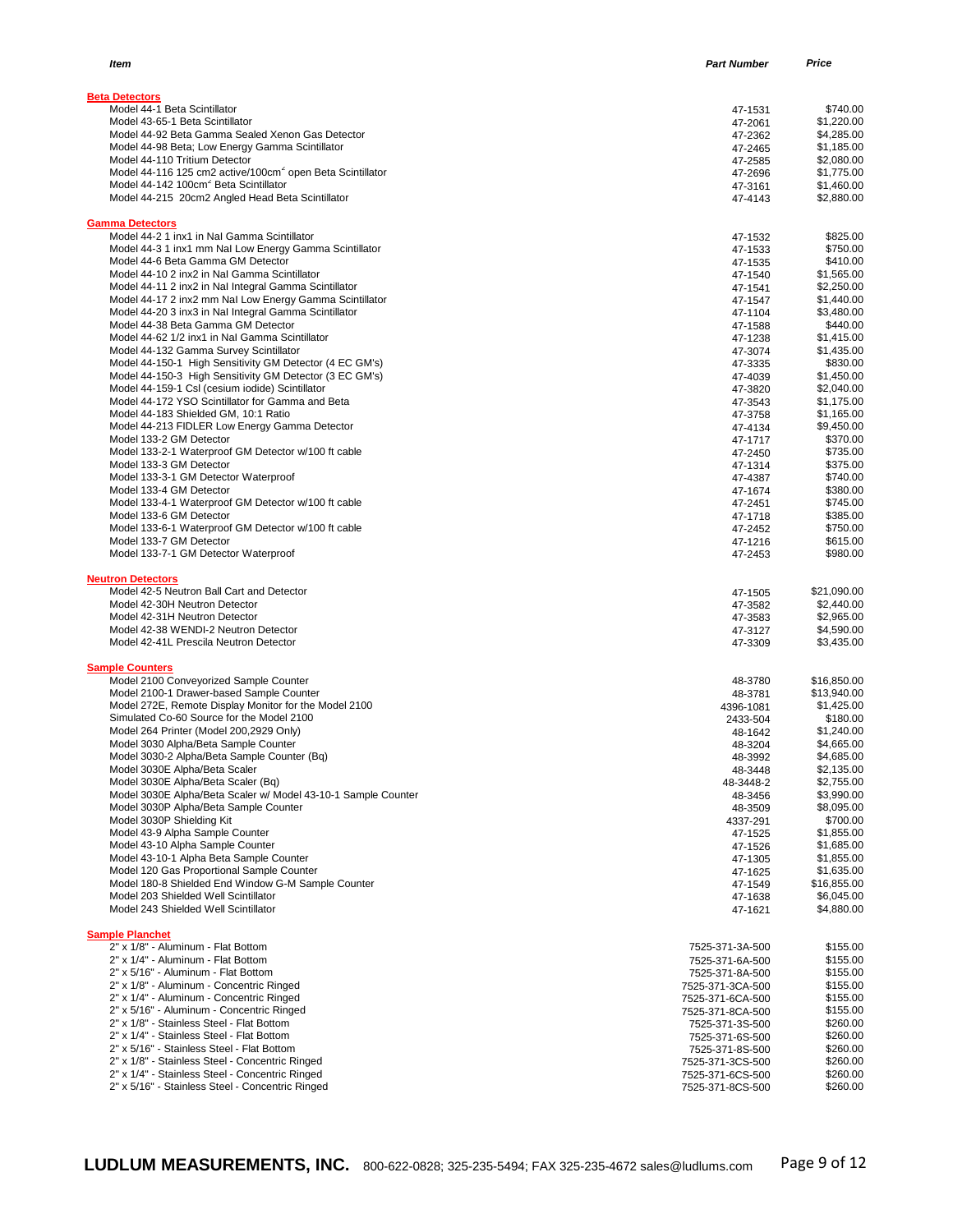| Item                                                                                                                           | <b>Part Number</b>  | Price                |
|--------------------------------------------------------------------------------------------------------------------------------|---------------------|----------------------|
| <b>Detector Accessories</b>                                                                                                    |                     |                      |
| Model 44-9 Dose Energy Compensation Filter Kit                                                                                 | 2002-1050           | \$115.00             |
| Model 112 Tube Socket                                                                                                          | 47-1624             | \$280.00<br>\$470.00 |
| Model 180-1 Sample Holder (Model 43-2, 44-1, 44-2, 44-3)<br>Model 180-1L Shielded Sample Holder (Model 43-2, 44-1, 44-2, 44-3) | 47-1675             |                      |
|                                                                                                                                | 47-2988             | \$885.00             |
| Model 180-2 Sample Holder for Model 44-9<br>Model 180-4 Sample Holder for Model 44-7                                           | 47-1665             | \$425.00<br>\$454.00 |
| Model 180-7 Sample Holder for Model 44-10, 44-17                                                                               | 47-1667<br>47-1582  | \$685.00             |
| Model 180-9 Shielded Sample Holder                                                                                             | 47-1591             | \$18,990.00          |
| Model 180-15 Sample Holder for Model 44-40                                                                                     | 47-1111             | \$760.00             |
| Model 180-16 Sample Holder for Model 43-1                                                                                      | 47-1132             | \$1,080.00           |
| Model 180-24 Sample holder for Model 44-88                                                                                     | 47-2631             | \$485.00             |
| Model 180-28 Sample Holder (M-26)                                                                                              | 47-3948             | \$460.00             |
| Model 44-118 Shielded Probe Holder for Model 44-2, 44-3                                                                        | 47-2729             | \$10,000.00          |
| Model 296 A-B Switch Box                                                                                                       | 47-1101             | \$440.00             |
| Model 296-1 A-B-C Switch Box                                                                                                   | 47-1180             | \$575.00             |
| Model 297 Signal Splitter                                                                                                      | 47-1578             | \$370.00             |
| Model 421 PMT Socket (Amp/HV)                                                                                                  | 47-3494             | \$610.00             |
| Model 2750 Gas Flow Control                                                                                                    | 48-2146             | \$1,010.00           |
| Model T1016 HV Divider Box                                                                                                     | 48-2147             | \$240.00             |
| Model T-1031 Digital Gas Timer (power off flow closed)                                                                         | 48-2472             | \$975.00             |
| Model T-1031-1 Digital Gas Timer (Power off flow open)                                                                         | 48-2517             | \$545.00             |
| 2-Stage Gas Regulator                                                                                                          | 2310017             | \$755.00             |
| Collimator 44-2                                                                                                                | 7002-107            | \$275.00             |
| Collimator 44-2                                                                                                                | 4002-084-08         | \$300.00             |
| Collimator 44-2, 44-2-5, 44-3                                                                                                  | 4002-227            | \$375.00             |
| Collimator 44-10, 44-17, 44-22                                                                                                 | 4260-076            | \$685.00             |
| Collimator 44-10, 44-17, 44-22                                                                                                 | 4260-079            | \$850.00             |
| Collimator 44-11                                                                                                               | 4260-120            | \$180.00             |
| Collimator 44-20                                                                                                               | 7032-051            | \$1,030.00           |
| Detector Clip 43-5                                                                                                             | 4002-115            | \$60.00              |
| Detector Clip 43-92, 43-93, 44-142                                                                                             | 4085-759            | \$20.00              |
| Detector Clip 44-1, 44-3, 44-2                                                                                                 | 4002-026-01         | \$20.00              |
| Detector Clip 44-6, 44-9, 44-38                                                                                                | 4010-008-01         | \$20.00              |
| Detector Clip 44-7                                                                                                             | 4010-007-01         | \$20.00              |
| Detector Clip 44-10, 44-17                                                                                                     | 4002-020-08         | \$30.00              |
| Detector Clip 133 Series (25 mm (1 in.) dia)                                                                                   | 4285-018            | \$25.00              |
| Detector Clip 133 Series (22 mm (0.88 in) dia)                                                                                 | 4285-049            | \$25.00              |
| <b>SHV Modification for Probes</b>                                                                                             | 4525-493            | \$75.00              |
| <b>SHV Modification for Instruments</b>                                                                                        | 4525-494            | \$305.00             |
| Telescoping Pole Fiberglass 1.2m to 2.4 m(4ft to 8 ft)                                                                         | 4085-184            | \$210.00             |
| Telescoping Pole Fiberglass 1.8m to 3.7m (6ft to 12 ft)                                                                        | 4085-185            | \$210.00             |
| <b>Detector Replacement Parts</b><br>Replacement Window for Model 43-37                                                        | 4304-017            | \$125.00             |
| Replacement Window for Model 43-68                                                                                             |                     | \$60.00              |
| Replacement Window for Model 9, 17                                                                                             | 4342-097            | \$35.00              |
|                                                                                                                                | 4293-056            | \$50.00              |
| Replacement Window for Model 43-1<br>Replacement Window for Model 43-2                                                         | 40-4034             | \$60.00              |
| Replacement Window for Model 43-5                                                                                              | 4002-377            | \$60.00              |
| Replacement Window for Model 43-65                                                                                             | 40-4111<br>4366-020 | \$40.00              |
| Replacement Window for Model 43-89                                                                                             | 4393-043            | \$60.00              |
| Replacement Window for Model 43-90, 44-116                                                                                     | 4393-044            | \$45.00              |
| Replacement Window for Model 43-93, 44-142                                                                                     | 4393-149            | \$55.00              |
| Replacement Window for Model 43-92                                                                                             | 4393-069            | \$55.00              |
| Replacement Window for Model 44-1                                                                                              | 40-4375             | \$55.00              |
| Replacement Window for Model 44-3                                                                                              | 2002-379            | \$35.00              |
| Replacement Window for Model 44-17                                                                                             | 2002-578            | \$25.00              |
| 1.5" Photomultiplier Tube (non-based with voltage divider)                                                                     | 4002-510            | \$415.00             |
| 1.5" Photomultiplier Tube (based)                                                                                              | 01-5001             | \$295.00             |
| 2" Photomultiplier Tube                                                                                                        | 01-5042             | \$465.00             |
| Integral Tube and 1 inx1 in Nal Crystal                                                                                        | 2004-033            | \$680.00             |
| Replacement Detector for Model 203, Model 243                                                                                  | 01-5130             | \$1,970.00           |
| 1 in x 1 in Nal Scintillation Crystal                                                                                          | 40-5154             | \$250.00             |
| 1 in x 1 mm Nal Scintillation Crystal                                                                                          | 2002-361            | \$220.00             |
| 2 in x 2 in Nal Scintillation Crystal                                                                                          | 01-5128             | \$905.00             |
| Replacement Tube (Model 44-6, 44-38)                                                                                           | 01-5005             | \$190.00             |
| Replacement Tube (Model 44-7)                                                                                                  | 01-5006             | \$320.00             |
| Replacement Tube (Model 44-9, 44-40, 44-40-2)                                                                                  | 01-5008             | \$210.00             |
| Replacement Tube (Model 44-88)                                                                                                 | 01-5050             | \$290.00             |
| Replacement Tube (Model 14C Internal)                                                                                          | 4331-020            | \$160.00             |
| Model 43-65 Plexiglas W/ Zns                                                                                                   | 4366-029            | \$55.00              |
|                                                                                                                                |                     |                      |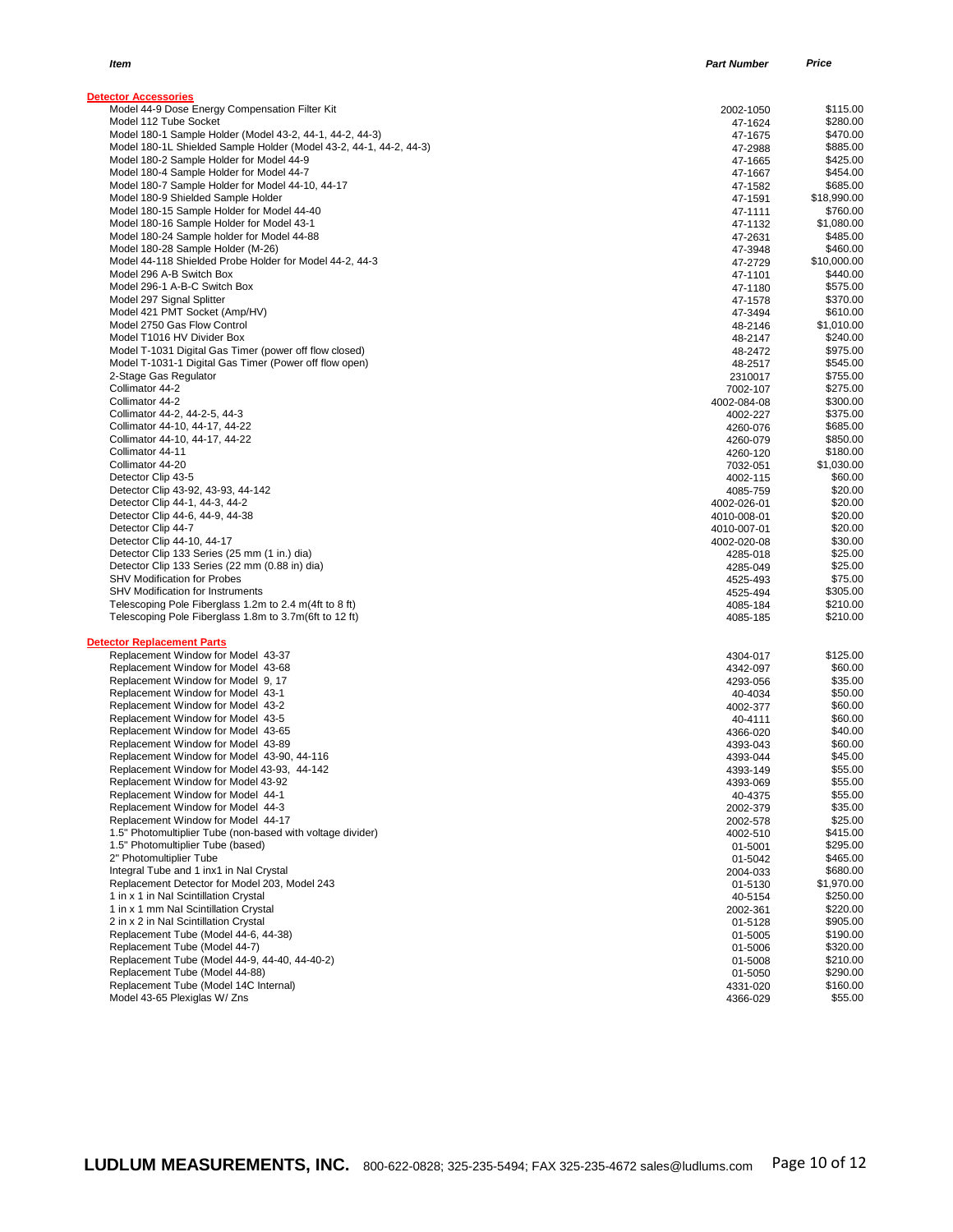| <b>Medical Physics</b>                                                                |                    |                                                  |
|---------------------------------------------------------------------------------------|--------------------|--------------------------------------------------|
| Diagnostic QA                                                                         |                    |                                                  |
| L-Cobia Smart R/F - Kv                                                                | 99-9901            | \$2.292.00                                       |
| L-Cobia Smart R/F - Dose                                                              | 99-9902            | \$1,834.00                                       |
| L-Cobia Smart R/F - Kv Dose                                                           | 99-9903            | \$3,663.00                                       |
| L-Cobia Smart R/F Kv & Mas<br>L-Cobia Flex R/F                                        | 99-9904            | \$3.386.00<br>\$5,440.00                         |
| L-Cobia Flex R/F With Mas                                                             | 99-9905<br>99-9906 | \$6,419.00                                       |
| L-Cobia Rti Light Probe                                                               | 99-9915            | \$1,401.00                                       |
| L-Cobia Rti Dose Probe                                                                | 99-9916            | \$1,031.00                                       |
| L-Cobia Ct Dose Profiler                                                              | 99-9917            | \$3,944.00                                       |
| L-Cobia Rti T20 Dose Probe                                                            | 99-9918            | \$1,031.00                                       |
| L-Cobia Kal Ext Dose Probe R2 W/23Mm Al                                               | 99-9919            | \$174.00                                         |
| L-Cobia Kal Ext Dose Probe R1 Rad W/3Mm Al                                            | 99-9920            | \$174.00                                         |
| L-Cobia Kal Ext Dose Probe M1 Mo/30Um Mo                                              | 99-9921            | \$174.00                                         |
| L-Cobia Usb Bluetooth Adapter For Pc                                                  | 99-9922            | \$96.00                                          |
| L-Cobia Rti Chamber Adapter                                                           | 99-9925            | \$1,047.00                                       |
| L-Cobia Ct Chamber Dct 10 Rs Lemo                                                     | 99-9926            | \$2,187.00                                       |
| L-430 Standard Purity Hvl Filters                                                     | 99-9400            | \$210.00                                         |
| L-434 High Purity Hlv Filters<br>L-431 Copper HvI Filter Set                          | 99-9401            | \$265.00<br>\$270.00                             |
| Tg51 Linak Filter                                                                     | 99-9402<br>99-9432 | \$195.00                                         |
| L-435 Hvl Filter Hldr                                                                 | 99-9428            | \$190.00                                         |
| L-116 Cr/Dr Tg116 Filter Hldr Kit                                                     | 99-9427            | \$240.00                                         |
| L-431-20 0.5Mm Copper Plt                                                             | 99-9435            | \$540.00                                         |
| L-431-30 0.5Mm Copper Plt                                                             | 99-9433            | \$680.00                                         |
| L-501 High Resolution Test Pattern (Vertical Line - Rectangular)                      | 99-9490            | \$495.00                                         |
| L-523 High Resolution Test Pattern (Converging Line)                                  | 99-9489            | \$495.00                                         |
| L-538 High Resolution Test Pattern (Horizontal Line - Square)                         | 99-9488            | \$495.00                                         |
| L-629 Rotating Spoke Test Tool (115V)                                                 | 99-9426            | \$845.00                                         |
| L-629-1 Rotating Spoke Tool (220V)                                                    | 99-9425            | \$890.00                                         |
| L-450-11 Alum Step Wedge                                                              | 99-9445            | \$185.00                                         |
| L-450-21 Alum Step Wedge                                                              | 99-9446            | \$350.00                                         |
| L-661 Collimator test tool                                                            | 99-9403            | \$375.00                                         |
| I-662 Beam alignment test tool<br>L-661-662 Collimator/Beam Test Kit                  | 99-9404            | \$320.00<br>\$665.00                             |
| L-600 Fluoro Beam Alignment                                                           | 99-9405<br>99-9406 | \$335.00                                         |
| L-601 Fluoro. Res. 20-70                                                              | 99-9407            | \$280.00                                         |
| L-618 Fluoro. Res. 30-100                                                             | 99-9408            | \$280.00                                         |
| L-619 Fluoro. Res. 60-150                                                             | 99-9409            | \$280.00                                         |
| L-006614 DensiQuick Portable Densitometer                                             | 99-9601            | \$1,645.00                                       |
| L-006605 SensiC Portable Sensitometer                                                 | 99-9602            | \$1,540.00                                       |
| L-647 Rd/FI Contrast/Res. Phantom                                                     | 99-9410            | \$535.00                                         |
| L-649 CDRH Fluoro Phantom                                                             | 99-9466            | \$4,370.00                                       |
| L-656 Rd/FI Contrast/Res. Phantom                                                     | 99-9411            | \$1,390.00                                       |
| L-777-Mini                                                                            | 99-9458            | \$1,100.00                                       |
| L-777 Cr/Dr Digital Phantom                                                           | 99-9412            | \$1,320.00                                       |
| L-760 Acrylic Modular Phantom                                                         | 99-9413            | \$1,200.00                                       |
| L-760-1 Single Modular Plate 1"                                                       | 99-9455            | \$199.00                                         |
| L-760-2 Single Modular Plate 2"<br>L-760-LC Acrylic Mod Phantom with Resolution Plate | 99-9456            | \$350.00                                         |
| L-760-LC1 Resolution Plate only                                                       | 99-9447<br>99-9450 | \$1,990.00<br>\$504.00                           |
| L-761-10 Lead Stop Plate 10 x 10                                                      | 99-9448            | <b>Consult Factory</b>                           |
| L-761-11 Lead Stop Plate 11 x 11                                                      | 99-9449            | <b>Consult Factory</b>                           |
| L-764 AEC Acyrlic Phantom                                                             | 99-9451            | \$499.00                                         |
| L-644 Grid Algnmnt Test Kit                                                           | 99-9429            | \$400.00                                         |
| L-706 Patient Penetrometer Kit                                                        | 99-9430            | \$1,475.00                                       |
| L-706R Penetrometer New Resolution Plate                                              | 99-9442            | \$350.00                                         |
| L-706C Penetrometer Copper Plate Set                                                  | 99-9441            | \$310.00                                         |
| Ecc- L-745 Xray Gen Output Det - Consult Factory                                      | 99-9214            | <b>Consult Factory</b>                           |
| <b>Mammography QA</b>                                                                 |                    |                                                  |
| L-015 Mamm Accred. Phantom                                                            | 99-9002            | <b>Consult Factory</b>                           |
| L-014A Aec Consistency/Artifact                                                       | 99-9003            | <b>Consult Factory</b>                           |
| L-016A Single Exp Resoluton                                                           | 99-9005            | <b>Consult Factory</b><br><b>Consult Factory</b> |
| L-013 Stereotactic Biopsy<br>L-011A Tissue Equiv Phantom                              | 99-9007<br>99-9008 | <b>Consult Factory</b>                           |
| L-016Aw Replcmnt Wafer/Pattern                                                        | 99-9016            | <b>Consult Factory</b>                           |
|                                                                                       |                    |                                                  |